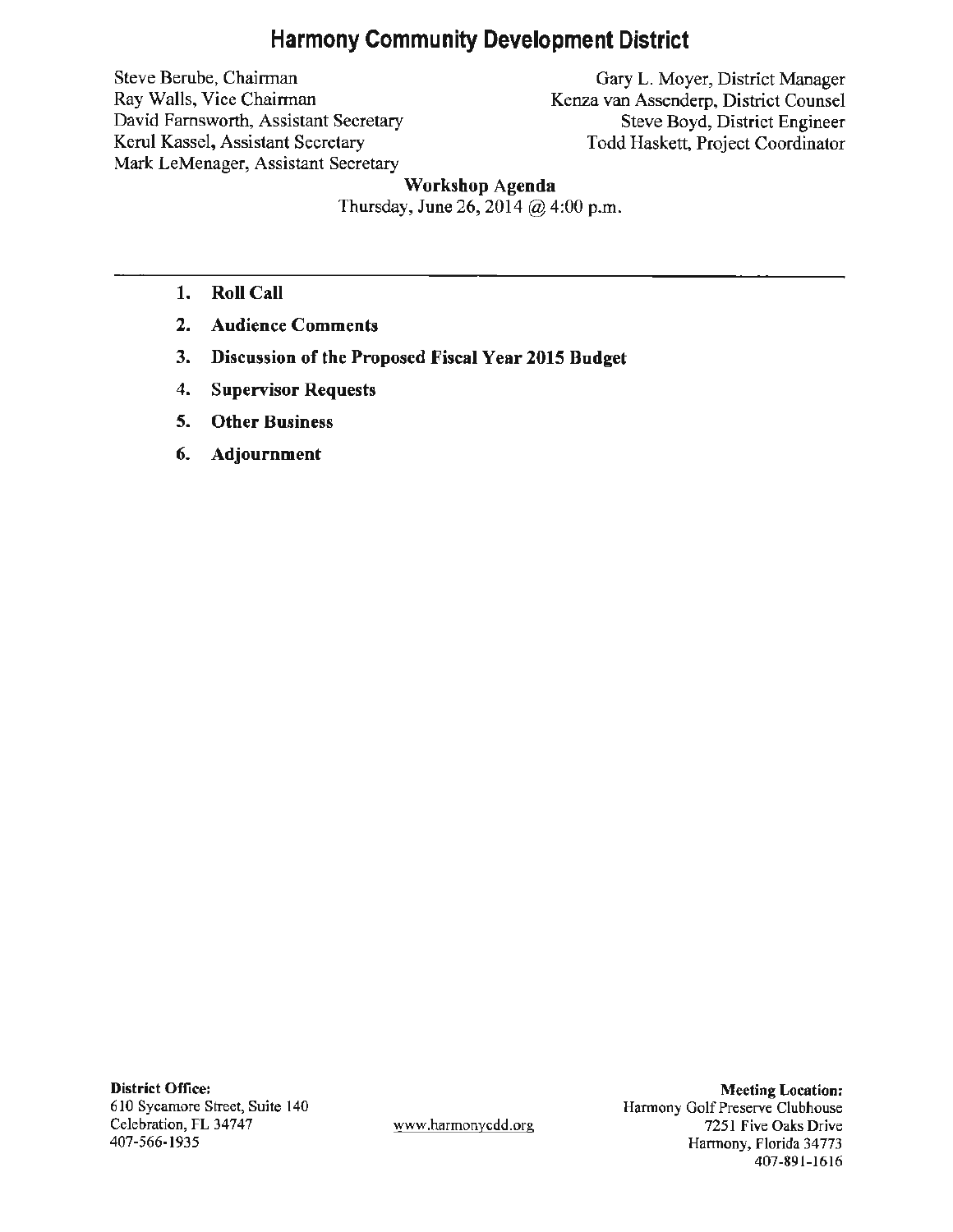# **HARMONY**

 $\mathcal{L}^{\pm}$ 

 $\bar{z}$ 

 $\mathbf{r}$ 

 $\sim$   $\alpha$ 

Community Development District

# **Annual Operating and Debt Service Budget Fiscal Year 2015**

Version 3 - Modified Tentative Budget: (Printed on 6/10/14)

Prepared by:

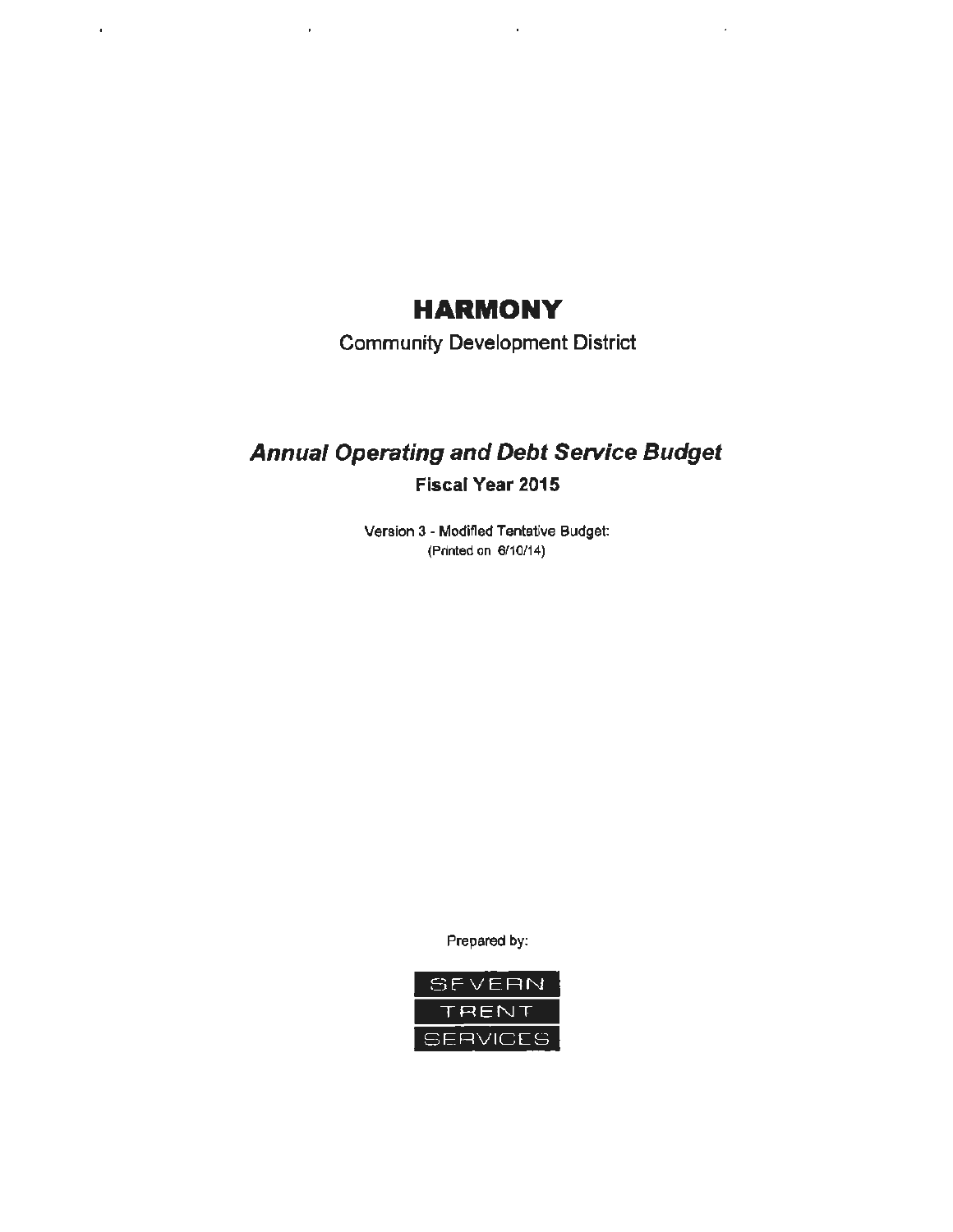### **Table of Contents**

#### Page# **OPERATING BUDGET** General Fund Summary of Revenues, Expenditures and Changes in Fund Balances 1-3 Exhibit A - Allocation of Fund Balances 4 Budget Narrative 5-10 **DEBT SERVICE BUDGETS**  Series 2001 Summary of Revenues, Expenditures and Changes in Fund Balances 11  $\label{eq:2} \begin{minipage}{0.9\textwidth} \begin{minipage}{0.9\textwidth} \centering \begin{minipage}{0.9\textwidth} \centering \end{minipage} \begin{minipage}{0.9\textwidth} \centering \end{minipage} \begin{minipage}{0.9\textwidth} \centering \begin{minipage}{0.9\textwidth} \centering \end{minipage} \begin{minipage}{0.9\textwidth} \centering \end{minipage} \begin{minipage}{0.9\textwidth} \centering \end{minipage} \begin{minipage}{0.9\textwidth} \centering \end{minipage} \begin{minipage}{0.9\textwidth} \centering \end{min$ Amortization Schedule 12 **Series** 2004 Summary of Revenues, Expenditures and Changes in Fund Balances 13 Amortization Schedule 14 Budget Narrative 15

#### **SUPPORTING BUDGET SCHEDULES**

| 2014 -2015 Non-Ad Valorem Assessment Summary |  |  |
|----------------------------------------------|--|--|
|----------------------------------------------|--|--|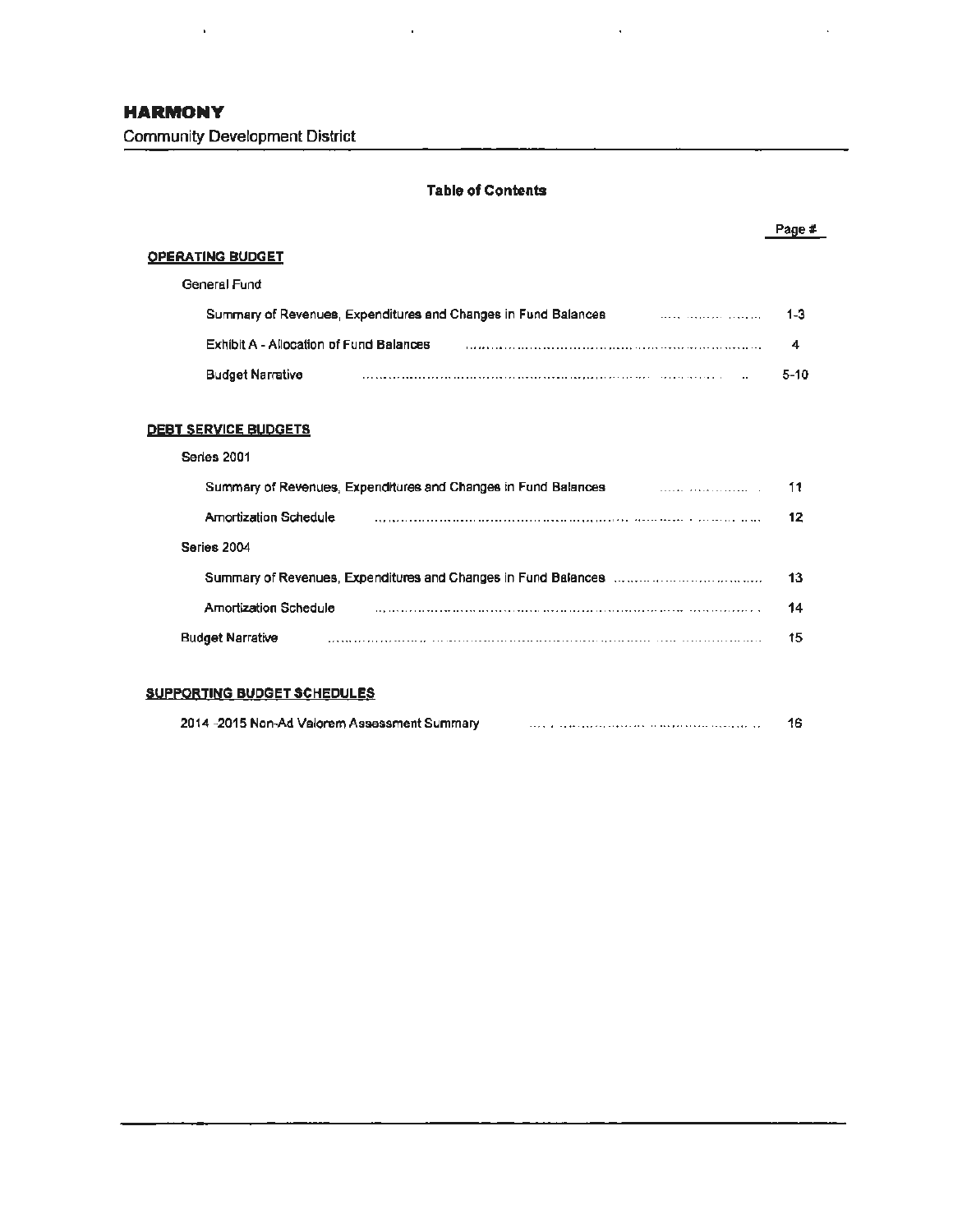# **Harmony**

 $\sim 10$ 

 $\sim$   $\sim$ 

 $\mathbf{r}^{\prime}$ 

 $\sim$ 

Community Development District

# **Operating Budget**

Fiscal Year 2015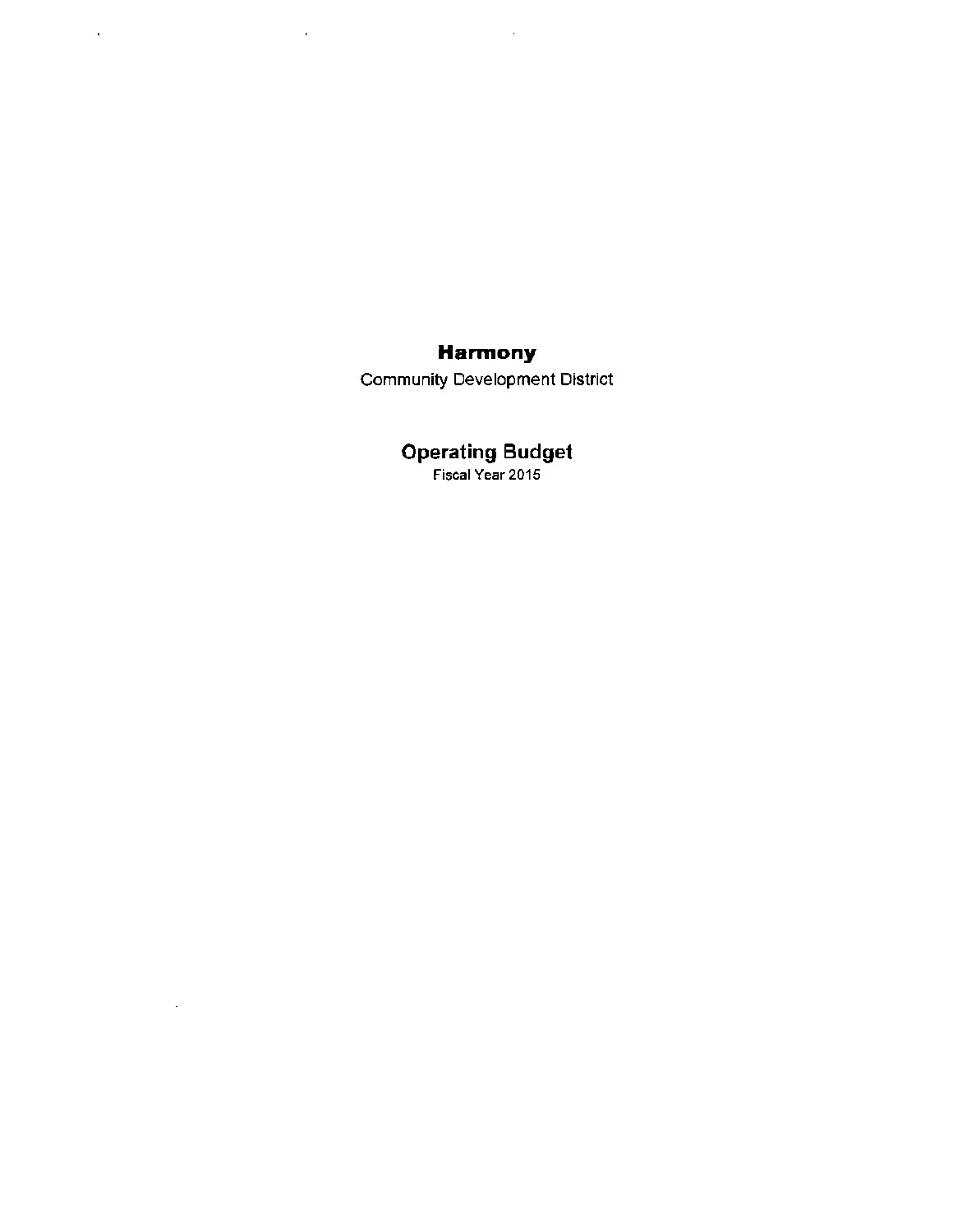$\bar{\nu}$ 

| Summary of Revenues, Expenditures and Changes In Fund Balances |  |
|----------------------------------------------------------------|--|
| Fiscal Year 2015 Modified Tentative Budget                     |  |

à.

 $\overline{\phantom{a}}$ 

| ACCOUNT DESCRIPTION               | <b>ACTUAL</b><br>FY 2013 |      | <b>ADOPTED</b><br><b>BUDGET</b><br>FY 2014 |      | <b>ACTUAL</b><br><b>THRU</b><br><b>MAY-2014</b> |   | <b>PROJECTED</b><br>JUN-<br>SEP-2014 | TOTAL<br><b>PROJECTED</b><br>FY 2014 |   | <b>ANNUAL</b><br><b>BUDOET</b><br>FY 2016 |
|-----------------------------------|--------------------------|------|--------------------------------------------|------|-------------------------------------------------|---|--------------------------------------|--------------------------------------|---|-------------------------------------------|
|                                   |                          |      |                                            |      |                                                 |   |                                      |                                      |   |                                           |
| <b>REVENUES</b>                   |                          |      |                                            |      |                                                 |   |                                      |                                      |   |                                           |
| Interest - Investments            | \$<br>2.956              | - \$ | 2,500                                      | - \$ | 2.203                                           | 5 | 1,102                                | \$<br>3,305                          | 5 | 2,500                                     |
| Interest - Tax Collector          | 92                       |      |                                            |      | 96                                              |   |                                      | 96                                   |   |                                           |
| Special Assmnts- Tax Collector    | 802,371                  |      | 636,415                                    |      | 614,644                                         |   | 21,771                               | 636.415                              |   | 927,945                                   |
| Special Assimits- CDD Collected   | BB4 442                  |      | 934,428                                    |      | 622,952                                         |   | 311.476                              | 934,426                              |   | 660,390                                   |
| Special Assmnts- Discounts        | (12,695)                 |      | (25, 457)                                  |      | (17, 258)                                       |   |                                      | (17, 258)                            |   | (37, 118)                                 |
| Other Miscaltaneous Revenues      | 15,892                   |      |                                            |      | 158                                             |   |                                      | 158                                  |   |                                           |
| <b>Access Cards</b>               |                          |      |                                            |      | 200                                             |   |                                      | 200                                  |   |                                           |
| <b>TOTAL REVENUES</b>             | 1,493,060                |      | 1,547,886                                  |      | 1,222,995                                       |   | 334,348                              | 1,557,343                            |   | 1,553,717                                 |
| <b>EXPENDITURES</b>               |                          |      |                                            |      |                                                 |   |                                      |                                      |   |                                           |
| Administrative                    |                          |      |                                            |      |                                                 |   |                                      |                                      |   |                                           |
| P/R-Board of Supervisors          | 10,200                   |      | 11,200                                     |      | 7,000                                           |   | 4,000                                | 11,000                               |   | 11,200                                    |
| <b>FICA Taxes</b>                 | 780                      |      | 857                                        |      | 536                                             |   | 305                                  | 642                                  |   | 857                                       |
| ProfServ-Arbitrage Rebate         | 1,200                    |      | 1,200                                      |      | 1,200                                           |   |                                      | 1,200                                |   | 1,200                                     |
| Pro/Serv-Dissemination Agent      | 500                      |      | 500                                        |      | 500                                             |   |                                      | 500                                  |   | 500                                       |
| ProfServ-Engineering              | 4,493                    |      | 5,000                                      |      | 3,747                                           |   | 1,253                                | 5,000                                |   | 5,000                                     |
| ProfServ-Legal Services           | 22.771                   |      | 30,000                                     |      | 31,035                                          |   | 8,965                                | 40.000                               |   | 30,000                                    |
| ProfServ-Mgmt Consulting Serv     | 55,110                   |      | 55,984                                     |      | 35,350                                          |   | 20,634                               | 55,984                               |   | 55,964                                    |
| ProfServ-Property Appraiser       | $\Delta$                 |      | 779                                        |      | 587                                             |   |                                      | 567                                  |   | 779                                       |
| ProfServ-Special Assessment       | 11,822                   |      | 11,822                                     |      | 11,B <sub>22</sub>                              |   |                                      | 11,622                               |   | 11,822                                    |
| ProfServ-Trustee                  | 10,748                   |      | 10,800                                     |      | 9,967                                           |   |                                      | 9,967                                |   | 11,462                                    |
| Auditing Services                 | 7,250                    |      | 5,000                                      |      | 4,500                                           |   |                                      | 4,500                                |   | 4.700                                     |
| Communication - Telephone         | 17                       |      | 380                                        |      | 19                                              |   |                                      | 19                                   |   | ٠                                         |
| Postage and Freight               | 1,463                    |      | 750                                        |      | 276                                             |   | 474                                  | 750                                  |   | 750                                       |
| Insurance - General Liability     | 27,217                   |      | 31,546                                     |      | 25,031                                          |   |                                      | 25,031                               |   | 27,534                                    |
| Printing and Binding              | 2,994                    |      | 3,500                                      |      | 1.666                                           |   | 1,814                                | 3,500                                |   | 3,500                                     |
| Legal Advertising                 | 934                      |      | 500                                        |      | 230                                             |   | 270                                  | 500                                  |   | 500                                       |
| Misc-Assessmnt Collection Cost    | 8,068                    |      | 12,728                                     |      | 11,948                                          |   | 435                                  | 12,383                               |   | 18,559                                    |
| Misc-Contingency                  | 229                      |      | 500                                        |      | 163                                             |   | 46                                   | 211                                  |   | 500                                       |
| Office Supplies                   | 267                      |      | 1,000                                      |      | 28                                              |   | 14                                   | 42                                   |   | 1,000                                     |
| <b>Annual District Filing Fee</b> | 175                      |      | 175                                        |      | 175                                             |   |                                      | 175                                  |   | 175                                       |
| <b>Total Administrative</b>       | 166,238                  |      | 184,221                                    |      | 145,800                                         |   | 38,213                               | 184,013                              |   | 186,022                                   |
| Field                             |                          |      |                                            |      |                                                 |   |                                      |                                      |   |                                           |
| ProfServ-Field Management         | 108,656                  |      | 190,000                                    |      | 116,327                                         |   | 73.673                               | 190,000                              |   | 204,860                                   |
| Total Field                       | 108.666                  |      | 190.000                                    |      | 116,327                                         |   | 73,673                               | 190,000                              |   | 204,860                                   |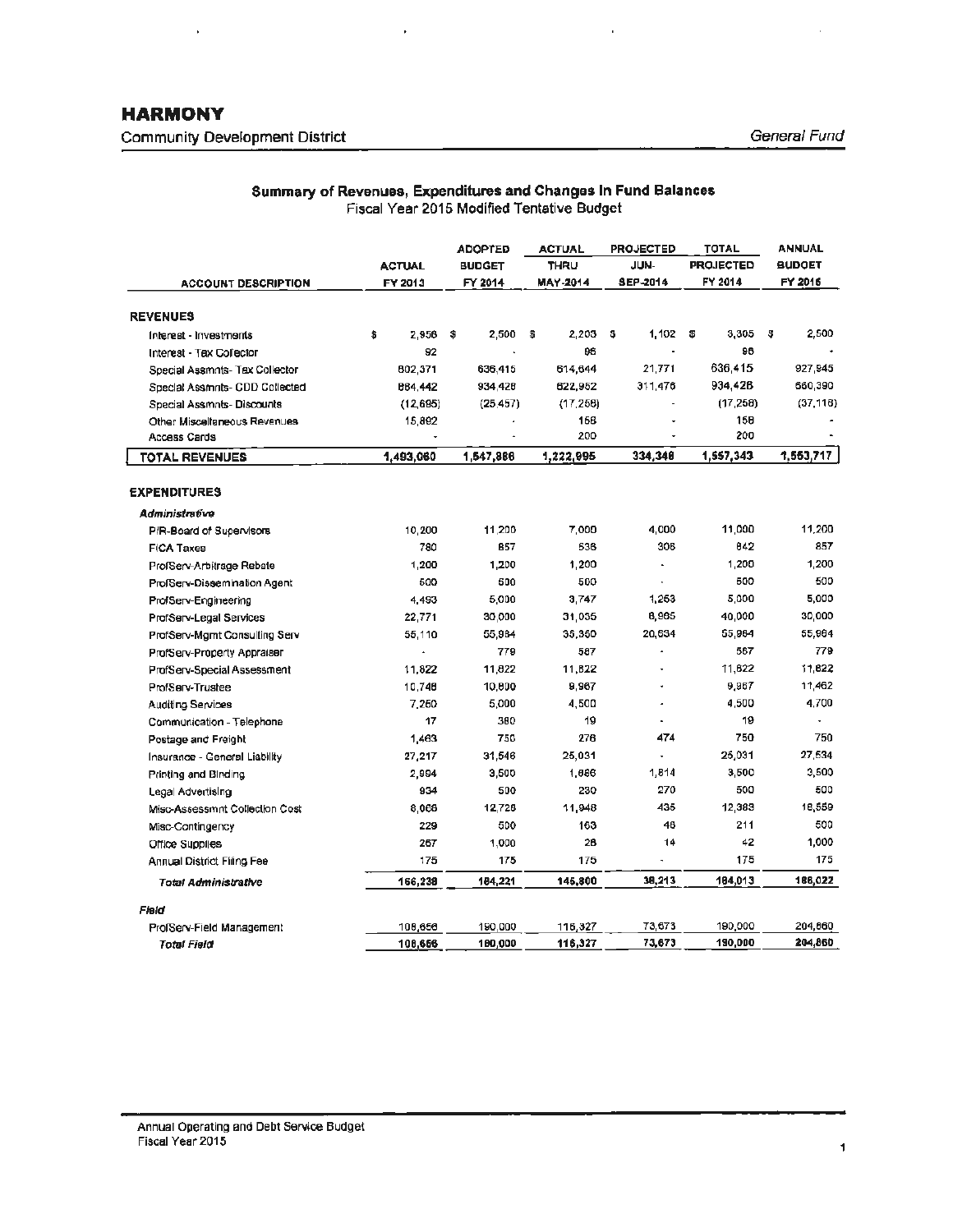# **HARMONY**  Community Development District General Fund

¥

 $\bar{\mathbf{r}}$ 

|                                          |               | <b>ADOPTED</b> | <b>ACTUAL</b>   | <b>PROJECTED</b> | <b>TOTAL</b>     | <b>ANNUAL</b> |
|------------------------------------------|---------------|----------------|-----------------|------------------|------------------|---------------|
|                                          | <b>ACTUAL</b> | <b>BUDGET</b>  | <b>THRU</b>     | JUN-             | <b>PROJECTED</b> | <b>BUDGET</b> |
| <b>ACCOUNT DESCRIPTION</b>               | FY 2013       | FY 2014        | <b>MAY-2014</b> | SEP-2014         | FY 2014          | FY 2015       |
| Landscape                                |               |                |                 |                  |                  |               |
| R&M-Grounds                              | 21,531        | 21,531         | 14,354          | 12,036           | 26,390           | 41,545        |
| R&M-irrigation                           | 11,579        | 20,000         | 11,752          | 5,876            | 17,628           | 20,000        |
| R&M-Tree Trimming Services               | 5.396         | 30,000         | 24,319          | 5,681            | 30,000           | 30,000        |
| R&M-Trees and Trimming                   | 19,889        | 19,689         | 13,259          | 6,630            | 19,689           | 20,286        |
| R&M-Turf Care                            | 242,796       | 242,796        | 161,864         | 60,932           | 242,796          | 247,674       |
| <b>R&amp;M-Shrub Care</b>                | 109,784       | 109,784        | 73,189          | 36,595           | 109,784          | 111,959       |
| Miscellaneous Services                   | 30,397        | 20,000         | 7,230           | 3,615            | 10,645           | 6,856         |
| Total Landscape                          | 441,372       | 464,000        | 305,967         | 151,364          | 457,331          | 480,320       |
| <b>Utilities</b>                         |               |                |                 |                  |                  |               |
| Electricity - General                    | 26,729        | 31,000         | 20,872          | 10,128           | 31,000           | 31,000        |
| Electricity - Streetlighting             | 378,962       | 400,555        | 253,873         | 127,200          | 381,073          | 90,206        |
| Utility - Water & Sewer                  | 103,279       | 110,000        | 67,662          | 32,800           | 100,462          | 100,000       |
| Lease - Street Light                     |               |                |                 |                  |                  | 298,909       |
| <b>Total Utilities</b>                   | 508,970       | 541,555        | 342,407         | 170,128          | 512,535          | 518,115       |
| <b>Operation &amp; Maintenance</b>       |               |                |                 |                  |                  |               |
| Contracts-Lake and Wetlend               | 15,696        | 20,000         | 10,464          | 5,232            | 15,696           | 20,000        |
| Communication - Telephone                | 4.543         | 5,000          | 1,429           | 1,200            | 2,629            | 5,000         |
| Utility - Refuse Removal                 | 2,519         | 2,500          | 1,726           | 880              | 2,606            | 2,500         |
| R&M-Common Area                          | 20,756        | 20,000         | 12,269          | 7,731            | 20,000           | 22,000        |
| R&M-Equipment                            | 17,004        | 15,000         | 9,140           | 5,860            | 15,000           | 15,000        |
| R&M-Pools                                | 63,077        | 57,000         | 28,856          | 8,120            | 36,978           | 39,000        |
| R&M-Roads & Alleyways                    | 549           | 5,000          | ä,              | 5,000            | 5,000            | 5,000         |
| R&M-Sidewalks                            |               | 7,000          | 36              | 6,964            | 7,000            | 6,000         |
| <b>R&amp;M-Parks &amp; Amenities</b>     | 8,368         | 8,500          | 7,443           | 3,722            | 11,165           | 8,500         |
| R&M-Hardscape Cleaning                   | 5,672         | 5,000          | 2,836           | 2,164            | 5,000            | 5,000         |
| Misc-Contingency                         | 18,415        | 6,610          | 2,180           | ¥,               | 2,180            | 8,000         |
| <b>Misc-Security Enhancements</b>        | 3,487         | 2,500          | 3,440           | 380              | 3,820            | 4,200         |
| Cap Outlay - Other                       | 21,690        | 12,000         |                 |                  |                  | 15,000        |
| Cap Outlay - Vehicles                    |               |                |                 |                  |                  | 9,200         |
| <b>Total Operation &amp; Maintenance</b> | 181,976       | 168,110        | 79,821          | 47,253           | 127,074          | 164,400       |
| Reserves                                 |               |                |                 |                  |                  |               |
| Reserve - Renewal&Replacement            |               |                | 25,812          |                  | 25,812           |               |
| <b>Total Reserves</b>                    | ٠             | ٠              | 25,812          |                  | 25,812           |               |
| <b>TOTAL EXPENDITURES &amp; RESERVES</b> | 1,407,212     | 1,547,886      | 1,016,134       | 480,631          | 1,496,765        | 1,553,717     |
| Excess (deficiency) of revenues          |               |                |                 |                  |                  |               |
| Over (under) expenditures                | 85,848        |                | 206,861         | (146, 283)       | 60,576           |               |

## **Summary of Revenues, Expenditures and Changes in Fund Balances**  Fiscal Year 2015 Modified Tentative Budget

 $\bar{1}$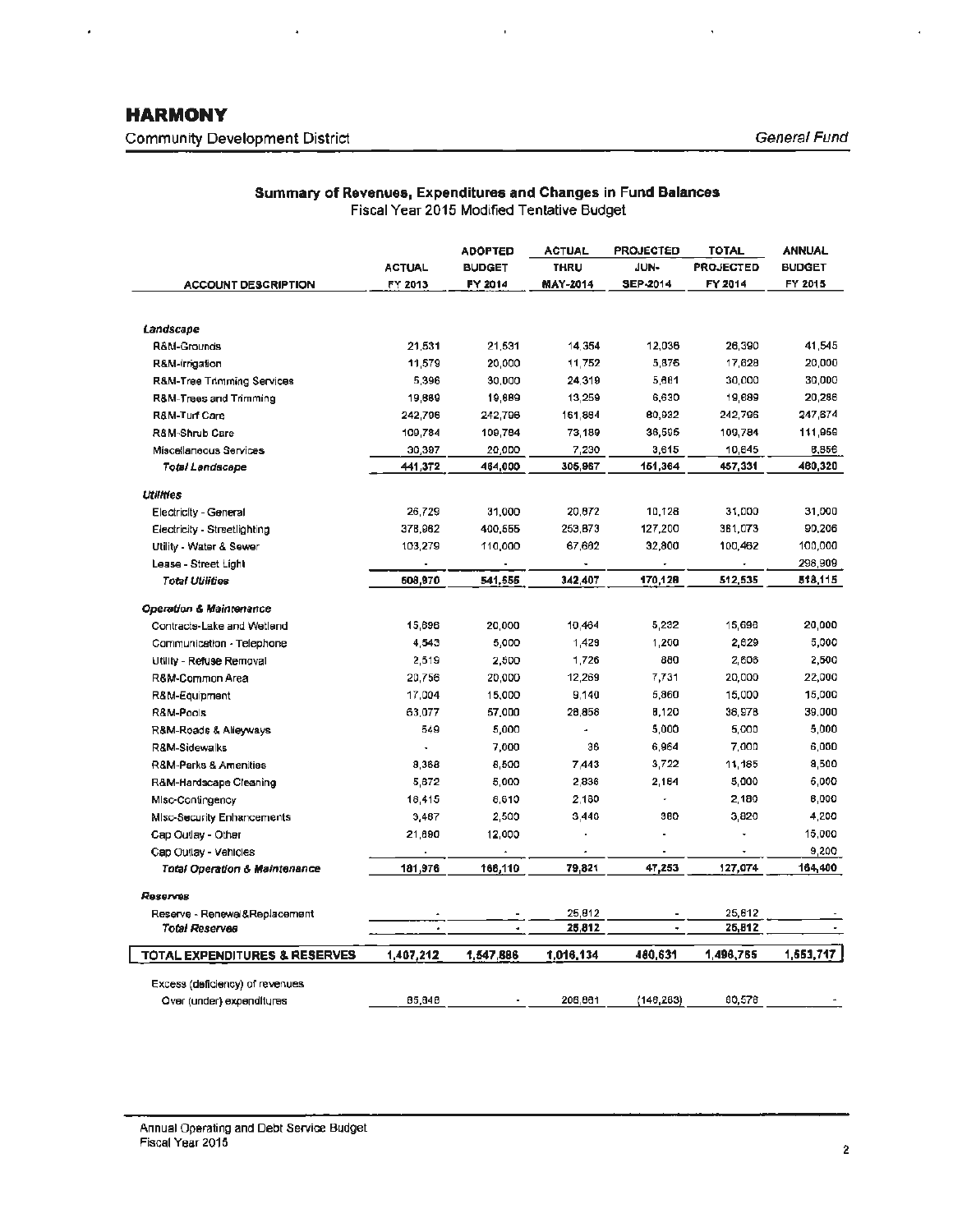J.

### **Summary of Revenues, Expenditures and Changes in Fund Balances**  Fiscal Year 2015 Modified Tentative Budget

l,

Ŷ.

| <b>ACCOUNT DESCRIPTION</b>            | <b>ACTUAL</b><br>FY 2013 | <b>ADOPTED</b><br><b>BUDGET</b><br>FY 2014 | <b>ACTUAL</b><br><b>THRU</b><br><b>MAY-2014</b> | <b>PROJECTED</b><br>JUN-<br><b>SEP-2014</b> | <b>TOTAL</b><br><b>PROJECTED</b><br>FY 2014 | <b>ANNUAL</b><br><b>BUDGET</b><br>FY 2015 |
|---------------------------------------|--------------------------|--------------------------------------------|-------------------------------------------------|---------------------------------------------|---------------------------------------------|-------------------------------------------|
| <b>OTHER FINANCING SOURCES (USES)</b> |                          |                                            |                                                 |                                             |                                             |                                           |
| Sale of General Capital Assets        | 577                      |                                            | ٠                                               | ٠                                           | ۰                                           |                                           |
| <b>TOTAL OTHER SOURCES (USES)</b>     | 577                      |                                            |                                                 | ٠                                           |                                             |                                           |
| Net change in fund balance            | 66,425                   | ٠                                          | 206,861                                         | (146, 283)                                  | 60,578                                      |                                           |
| <b>FUND BALANCE, BEGINNING</b>        | 711.172                  | 797,597                                    | 797.597                                         | ۰                                           | 797.597                                     | 858.175                                   |
| <b>FUND BALANCE, ENDING</b>           | 797.597                  | 797.597<br>х.                              | \$1,004,458                                     | $(146, 283)$ \$<br>s                        | 858,175                                     | 858,175                                   |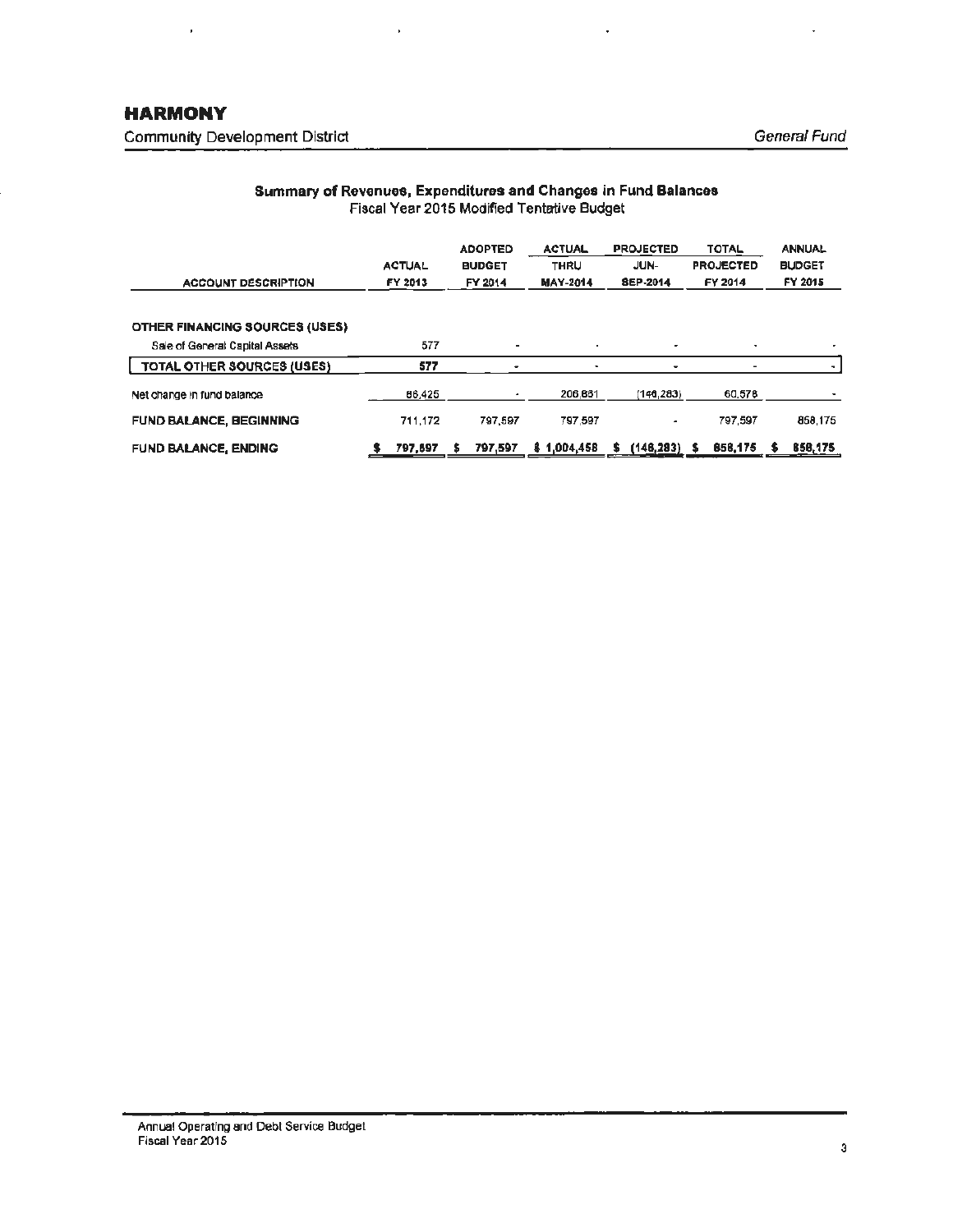J.

l,

## **Exhibit "A"**  Allocation of Fund Balances

### **AVAILABLE FUNDS**

|                                               | <b>Amount</b> |
|-----------------------------------------------|---------------|
| Beginning Fund Balance - Fiscal Year 2015     | 858,175       |
| Net Change in Fund Balance - Fiscal Year 2015 |               |
| Reserves - Fiscal Year 2015 Additions         |               |
| Total Funds Available (Estimated) - 9/30/2015 | 858,175       |

#### **ALLOCATION OF AVAILABLE FUNDS**

| <b>Assigned Fund Balance</b>                |                  |         |
|---------------------------------------------|------------------|---------|
| Operating Reserve - Operating Capital       | - (1)<br>388,429 |         |
| Reserves - Insurance                        |                  | 50,000  |
| Reserves - Renewal & Replacement            |                  | 159,188 |
|                                             | Subtotal         | 597,617 |
| <b>Total Aliocation of Available Funds</b>  |                  | 597,617 |
| <b>Total Unassigned (undesignated) Cash</b> |                  | 260,558 |

## **Notes**

(1) Represents approximately 3 months of operating expenditures

(2) Represents deductibles for Liability and Property insurance

(3) Represents annual amount of 10 year plan (until 2020} for renewal and replacement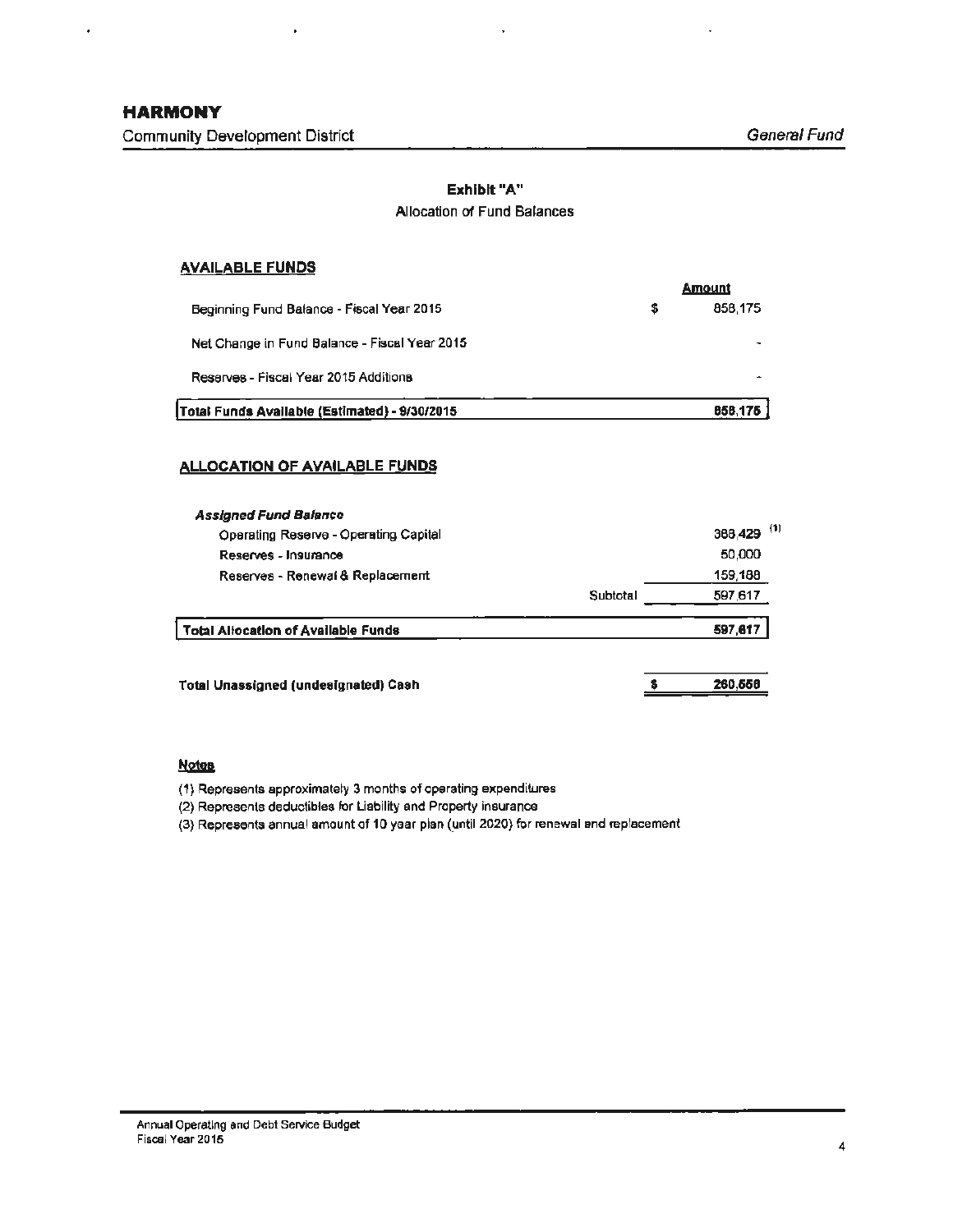#### **Budget Narrative** Fiscal Year 2015

#### **REVENUES**

#### **Interest-Investments**

The District earns interest on its operating accounts.

#### **Special Assessments-Tax Collector**

The District will levy a Non-Ad Valorem assessment on all the assessable property within the District in order to pay for the operating expenditures during the Fiscal Year. The collection will be provided by the Tax Collector pursuant to Section 197.3632, Florida Statutes, which is the Uniform Collection Methodology.

#### **Special Assessment-COD Collected (Maintenance)**

The District will collect a Non-Ad Valorem assessment on all the un-platted parcels within the District in support of the overall fiscal year budget.

#### **Special Assessments-Discounts**

Per Section 197,162, Florida Statutes, discounts are allowed for early payment of assessments only when collected by the Tax Collector. The budgeted amount for the fiscal year is calculated at 4% of the anticipated Non-Ad Valorem assessments,

#### **EXPENDITURES**

#### **Administrative**

#### **P/R-Board of Supervisors**

Chapter 190 of the Florida Statutes allows for members of the Board of Supervisors to be compensated \$200 per meeting at which they are in attendance. The amount for the Fiscal Year is based upon four supervisors attending 12 meetings and 2 workshops.

#### **FICA Taxes**

Payroll taxes on Board of Supervisors compensation. The budgeted amount for the fiscal year is calculated at 7 .65% of the total Board of Supervisor's payroll expenditures.

#### **Professional Services-Arbitrage Rebate**

The District will contract with an independent certified public accountant to annually calculate the District's Arbitrage Rebate Liability on the Series of Benefit Special Assessment Bonds, The budgeted amount for the fiscal year is based on signed engagement letters for each Bond series at \$600 each.

#### **Professional Services-Dissemination Agent**

The District is required by the Securities and Exchange Commission to comply with rule 15c2-12(b)-(5), which relates additional reporting requirements for unrelated bond issues and is performed by Digital Assurance Company. The budgeted amount for the fiscal year is based on standard fees charged for this service.

#### **Professional Services-Engineering**

The District's engineer, Boyd Civil Engineering, Inc., will be providing general engineering services to the District, i.e., attendance and preparation for monthly Board meetings, review of invoices, preparation of requisitions., etc.

#### **Professional Services-Legal Services**

The District's general counsel, Young van Assenderp, P.A., retained by the District Board, is responsible for attending and preparing for Board meetings and rendering advice, counsel, recommendations, and representation as determined appropriate or as directed by the Board directly or as relayed by the manager,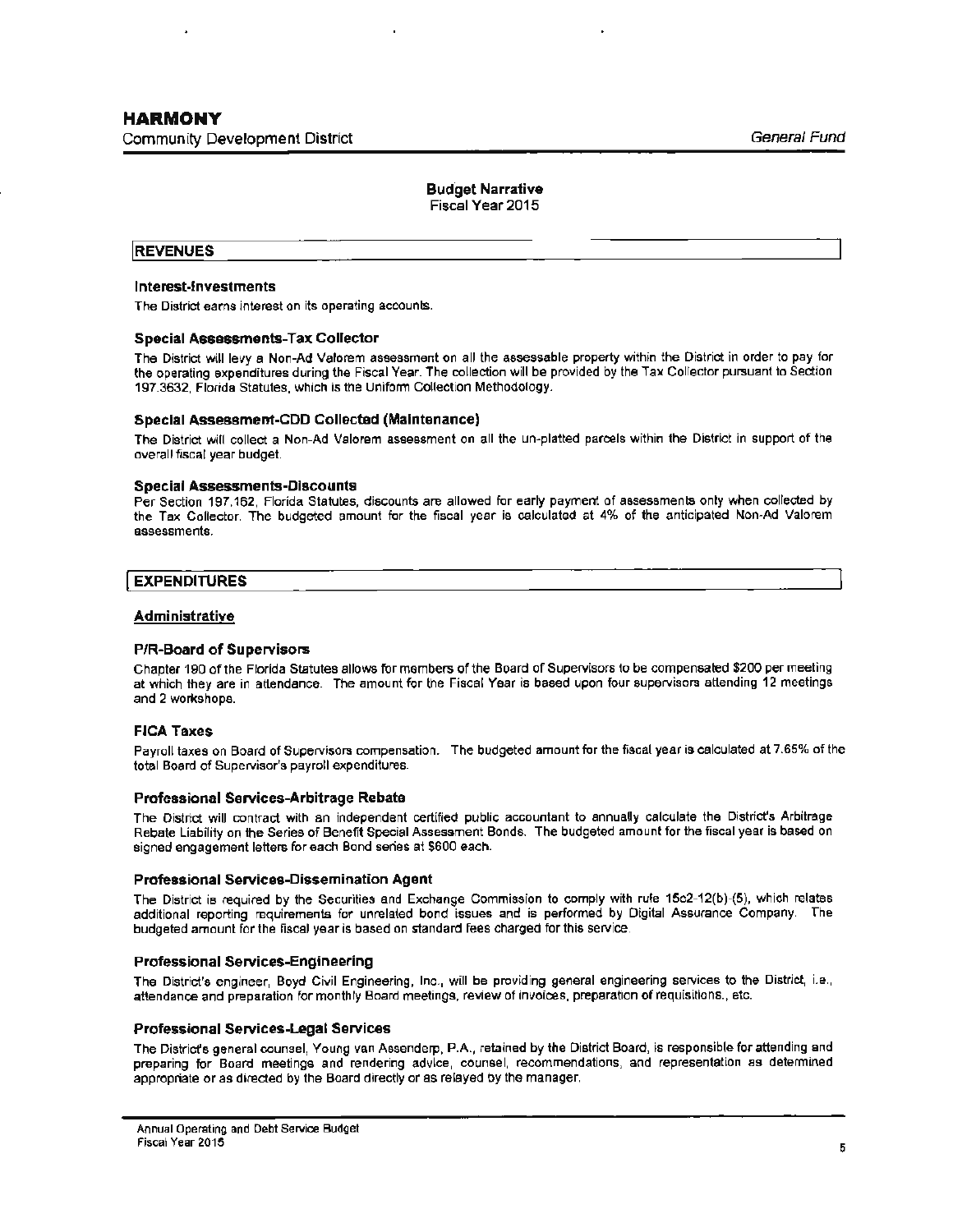#### **Budget** Narrative Fiscal Year 2015

**EXPENDITURES** 

#### **Administrative** (continued)

#### **Professional Services-Management** Consulting Services

The District receives Management, Accounting and Administrative services as part of a Management Agreement with Severn Trent Management Services, Inc. The budgeted amount for the fiscal year is based on the contracted fees outlined in Exhibit "A" of the Management Agreement. No increase is expected for FY2015.

Contract -Severn Trent Management Services \$55,984

#### **Professional Services-Property Appraiser**

The Property Appraiser provides the District with a listing of the legal description of each property parcel within the District boundaries, and the names and addresses of the owners of such property. The District reimburses the Property Appraiser for necessary administrative costs incurred to provide this service. The FY2015 budget for property appraiser costs was based on a unit price per parcel. In prior years, this cost was included in Mtsc.-Assessment Collection Cost.

#### **Professional Services-Special Assessment (Advisor)**

The District will be billed annually for calculating and levying the annual operating and maintenance, and debt service assessments, as provided by Severn Trent Management Services.

#### **Professional Services-Trustee**

The District pays US Bank an annual fee for trustee services on the Series 2001 and Series 2004 Bonds. The budgeted amount for the fiscal year is \$5,400 for each series plus any out-of-pocket expenses.

#### **Auditing Services**

The District is required to conduct an annual audit of its financial records by an Independent Certified Public Accounting Firm. The budgeted amount for the fiscal year is based on contracted fees from an existing engagement letter with Grau & Associates.

#### **Postage and Freight**

Actual poatage and/or freight used for District mailings including agenda packages, vendor checks and other correspondence.

#### **Insurance-General Liability**

The District's General Liability & Public Officials liability Insurance policy is with Public Risks Insurance Agency. They specialize in providing insurance coverage to governmental agencies. The budgeted amount allows for a projected increase in the premium.

#### **Printing and Binding**

Copies used in the preparation of agenda packages, required mailings, and other special projects.

#### **Legal Advertising**

The District is required to advertise various notices for monthly Board meetings and other public hearings in the newspaper of general circulation.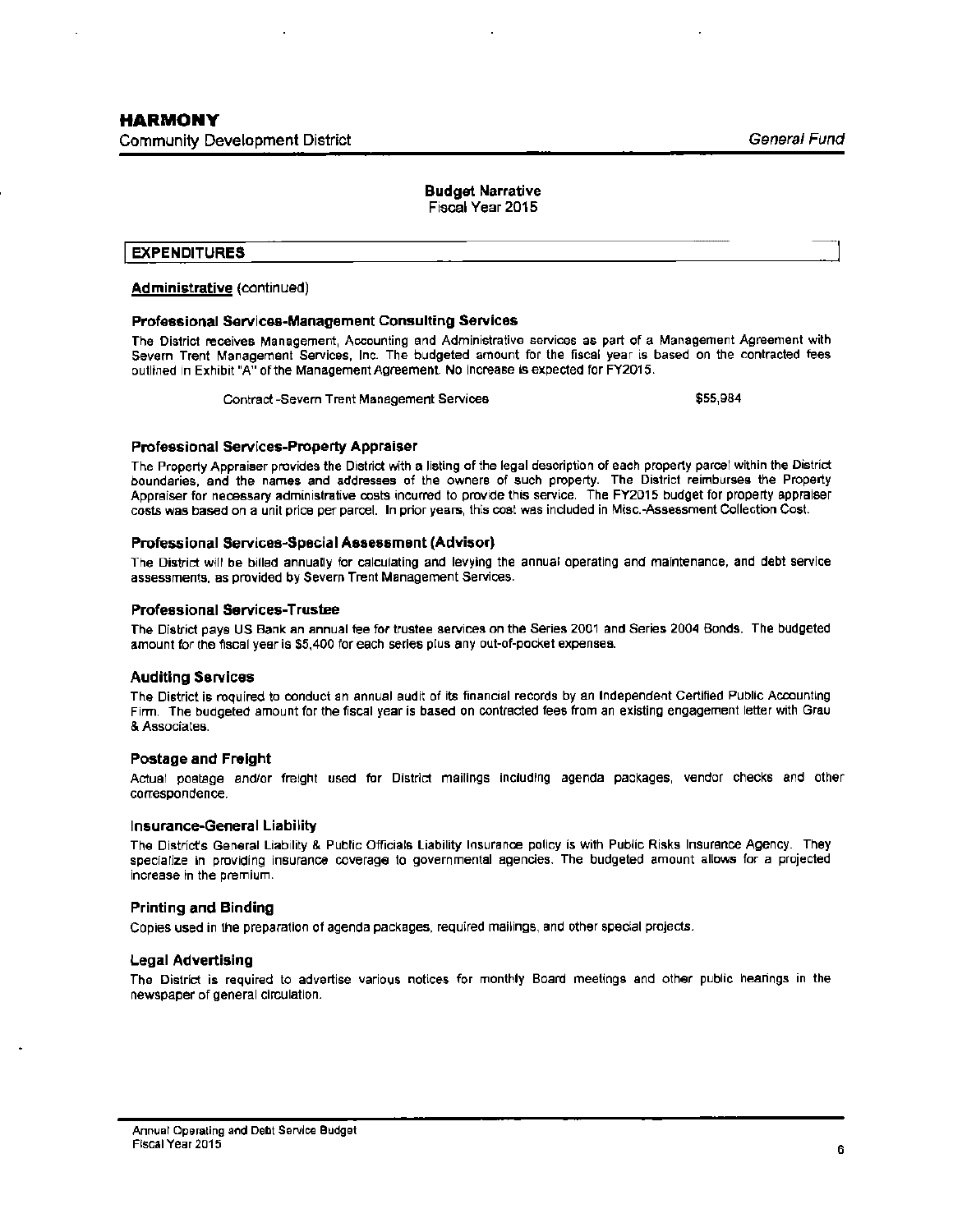#### **Budget Narrative**  Fiscal Year 2015

#### **EXPENDITURES**

#### **Administrative** (continued)

#### **Miscellaneous-Assessment Collection Costs**

The District reimburses the Osceola Tax Collector for her or his necessary administrative costs. Per **the** Florida Statutes, administrative costs shall include, but not be limited to, those costs associated with personnel, forms, supplies, data processing, computer equipment, postage, and programming. The District also compensates the Tax Collector for the actual cost of collection or 2% on the amount of special assessments collected and remitted, whichever is greater. The fiscal year budget for collection costs was based on a maximum of 2% of the anticipated assessment collections.

#### **Miscellaneous-Contingency**

This includes monthly bank charges and any other miscellaneous expenses that may be incurred during the year.

#### **Office Supplles**

Supplies used in the preparation and binding of agenda packages, required mailings, and other special projects.

#### **Annual District Filing Fee**

The District is required to pay an annual fee of \$175 to the Department of Economic Opportunity Division of Community Development.

#### Field

#### **Professional Services-Field Management \$204,860**

Project Manager will provide onsite field operations management and supervisory services, including oversight of all District contractors providing services including landscape, hardscape, stormwaterlponds, etc. Field services provided for within this scope include community boat operations, facility and common area maintenance and irrigation.

#### **Landscape**

#### **Contracts-Ground \$41,545**

Scheduled maintenance consists of pruning/edging, disease and pest control, weed control, fertilization for ground covers, as well as planting and replacing various annual and seasonal flowers within the District.

| Contract (Davey Tree) Ground Covers            | \$10,035 |
|------------------------------------------------|----------|
| Contract (Davey Tree) Annuals/Seasonal Flowers | \$11926  |
| Contract (Davey Tree) H1-N                     | \$21.584 |

#### **R&M-lrrigation \$20,000**

Purchase of irrigation supplies. Unscheduled maintenance consists of major repairs and replacement of system components.

| Unscheduled maintenance/repair of Weather Station | \$1,400  |
|---------------------------------------------------|----------|
| Unscheduled maintenance/repair of lines           | \$3.000  |
| irrigation supplies                               | \$15,600 |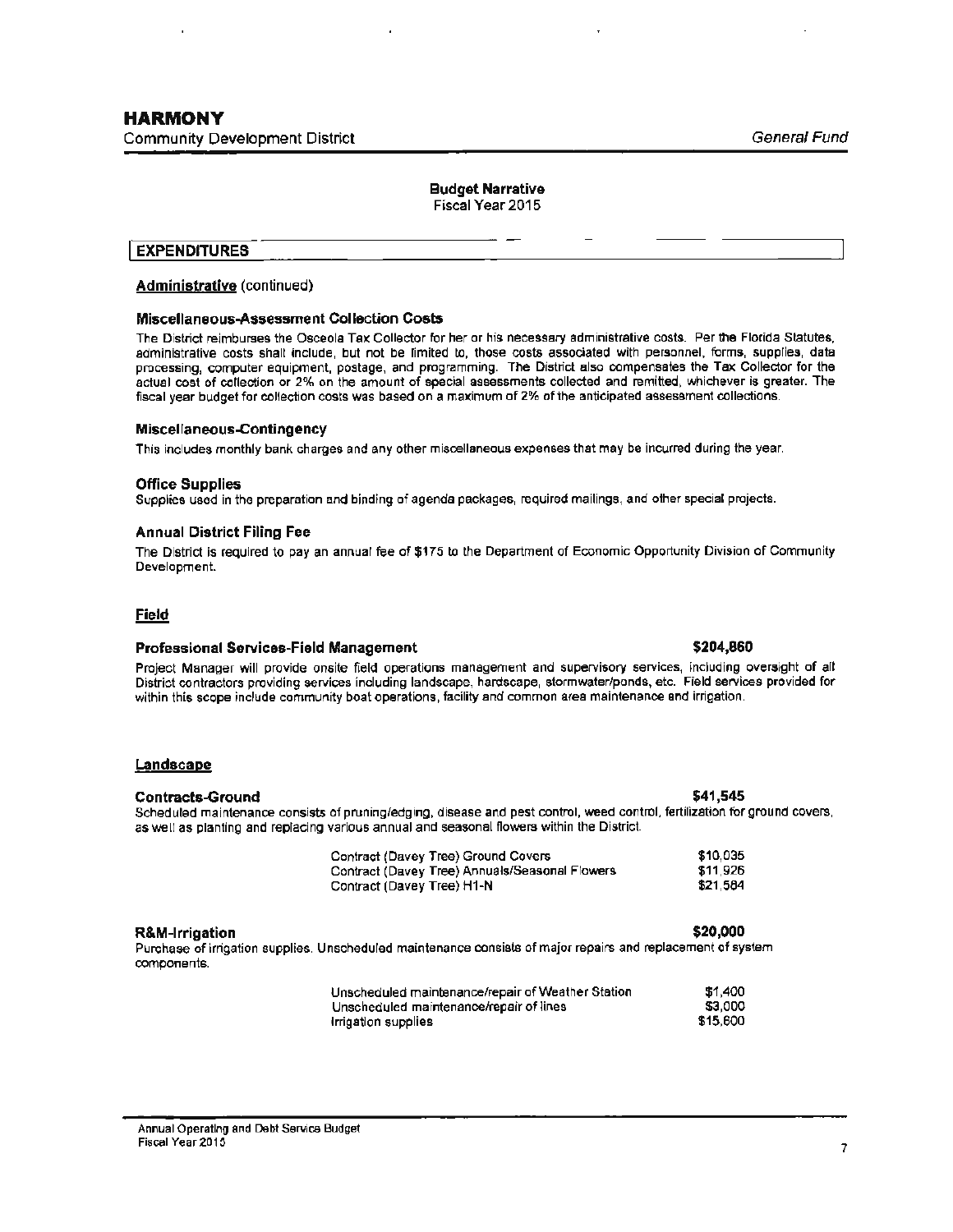$\ddot{\phantom{0}}$ 

 $\ddot{\phantom{0}}$ 

| <b>EXPENDITURES</b>                                               |                                                                                                                                                                                                |                                              |
|-------------------------------------------------------------------|------------------------------------------------------------------------------------------------------------------------------------------------------------------------------------------------|----------------------------------------------|
| <b>Landscape</b> (continued)                                      |                                                                                                                                                                                                |                                              |
| <b>Contracts-Trees Canopy Trimming</b><br>certified arborist.     | Scheduled maintenance consists of canopy trimming for trees above the 10-foot height level, and consulting with a                                                                              | \$30,000                                     |
| <b>Contracts-Trees and Trimming</b>                               | Scheduled maintenance consists of pruning, maintaining tree basins and fertilizing trees below the 10-foot height level.                                                                       | \$20,286                                     |
|                                                                   | Contract (Davey Tree) - Tree Care                                                                                                                                                              | \$20,266                                     |
| <b>Contracts-Turf Care</b><br>to turf within the District.        | Scheduled maintenance consists of mowing, edging, blowing, fertilizing, and applying pest and disease control chemicals                                                                        | \$247,674                                    |
|                                                                   | Contract (Davey Tree) - Turf Care - Bahia<br>Contract (Davey Tree) - Turf Care - St. Augustine<br>Contract (Davey Tree) - Turf Care - Zoyala<br>Contract (Davey Tree) - Sport Turf             | \$92,894<br>\$132,512<br>\$14,179<br>\$8,089 |
| <b>R&amp;M-Shrub Care</b>                                         | Scheduled maintenance consists of pruning, mulching, fertilizing, applying pest and disease control chemicals, and<br>providing weed control and debris removal to Shrubs within the District. | \$111,959                                    |
|                                                                   | Contract (Davey Tree) - Shrub Care                                                                                                                                                             | \$111,959                                    |
| <b>Miscellaneous Services</b><br>other budget category.           | Unscheduled or one-time landscape maintenance expenses for other areas within the District that are not listed in any                                                                          | \$8,856                                      |
| <b>Utility</b>                                                    |                                                                                                                                                                                                |                                              |
| <b>Electricity-General</b><br>historical costs for metered use.   | Electricity for accounts with Orlando Utilities Commissions for the swim club, parks, and irrigation. Fees are based on                                                                        | \$31,000                                     |
| <b>Electricity-Streetlighting</b><br>costs.                       | Orlando Utilities Commission Company charges electricity usage (maintenance fee). The budget is based on historical                                                                            | \$90,206                                     |
| <b>Utility-Water &amp; Sewer</b><br>and reclaimed water services. | The District currently has utility accounts with Toho Water Authority (a division of KUA).Usage consists of water, sewer                                                                       | \$100,000                                    |
| Lease - Street Light<br>the Orlando Utilities Commission.         | Contract to lease (investment fees) light-poles and fixtures for all street lighting within the District, as per agreement with                                                                | \$296,909                                    |
|                                                                   |                                                                                                                                                                                                |                                              |

**Budget Narrative**  Fiscal Year 2015

l,

l,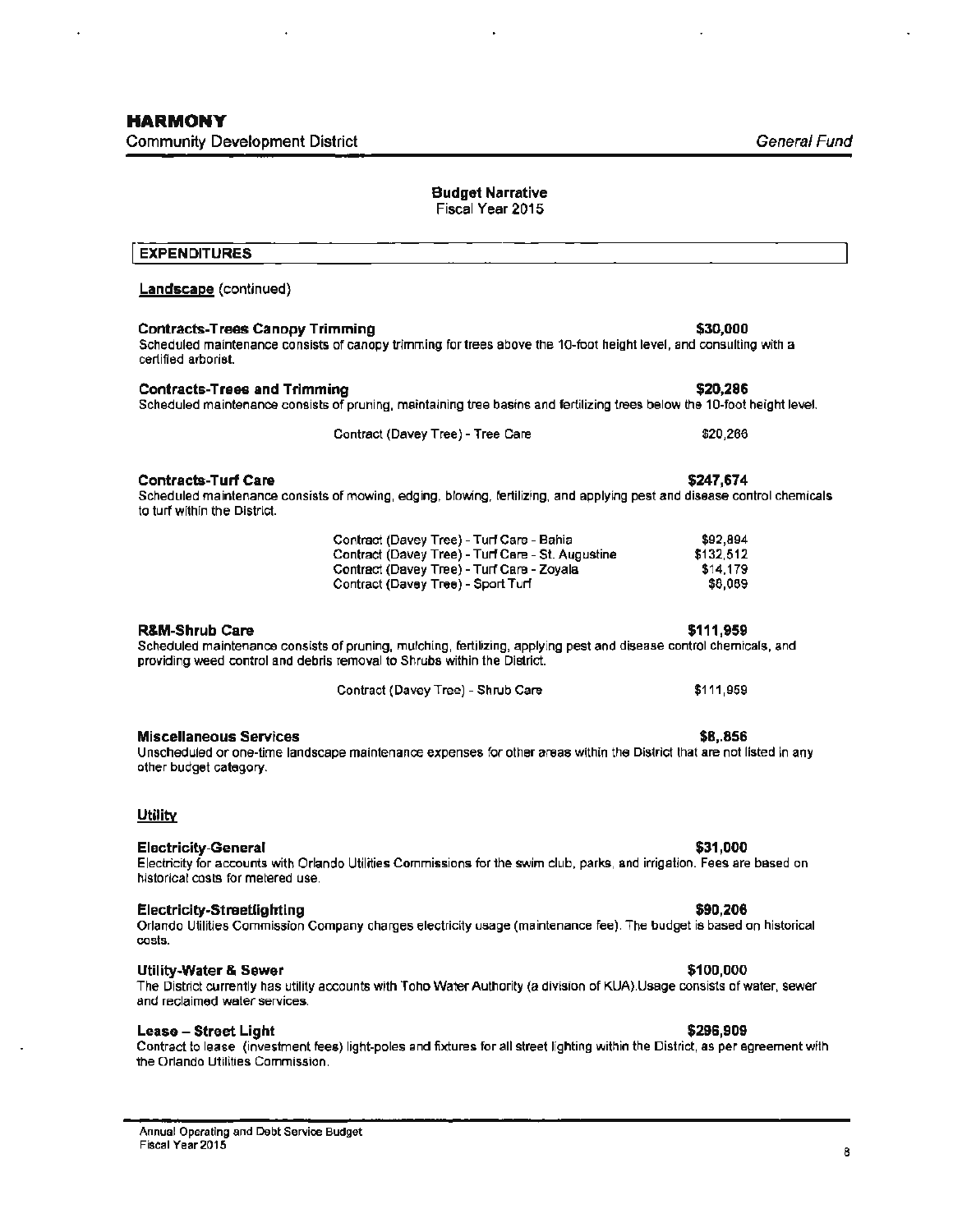# **Budget Narrative**

Fiscal **Year** 2015

# **EXPENDITURES**

### **Operation & Maintenance**

### **Contracts-Lake and Wetland \$20,000**

Scheduled maintenance consists of inspections and **treatment** of nuisance aquatic species. Unscheduled maintenance consists of aquatic plantings and repair of any damaged areas.

| Existing Contract (Bio-Tech Consulting). |  |
|------------------------------------------|--|
| Unscheduled maintenance                  |  |

#### **Communication-Telephone \$5,000**

Telephone expenses for the dockmaster and assistant and the irrigation line for the computerized Maxicom irrigation system.

#### **Utility-Refuse Removal \$2,500**

Scheduled maintenance consists of trash disposal. Unscheduled maintenance consists of replacement or repair of dumpster.

## **R&M-Common Area \$22,000**

- Benches: Unscheduled maintenance consists of replacing damaged benches and purchasing benches for added areas
- Miscellaneous cieaning supplies, light bulbs, and other supplies used throughout the District.
- Other miscellaneous common area expense not provided in other line items. It is anticipated some items originally Installed in 2003 will need to be replaced in FY 2015, including trash cans, doggie pots, and hardscape elements located within the neighborhood pocket parks.

| R&M-Equipment |                                                           | \$15,000 |
|---------------|-----------------------------------------------------------|----------|
|               | Supplies, maintenance and equipment needed for the boats. |          |
|               | Boat Operation, supplies and maintenance                  | \$7,000  |
|               | Repairs and system upgrade                                | \$6,000  |
|               | <b>Miscellaneous</b>                                      | \$2.000  |

#### **R&M-Pools \$39,000**

This includes monthly pool service and any repairs and maintenance for the Swim Club Ashley Park pools and Lakeshore Park Splash Pad that may be incurred during the year by the District, including repair and replacement of pool furniture, shades, safety equipment, etc. Supplies for the pool and fountains such as chemicals and chlorine are provided by Spies Pool LLC. Various pool licenses **and** permits required for the pools are based on historical expenses.

| Contract (Robert's Pool Service)             | \$15,360 |
|----------------------------------------------|----------|
| Repair/replace Swim Club Pool Heater Unit #2 | \$2,000  |
| <b>Supplies</b>                              | \$9,840  |
| Licenses                                     | \$1,050  |
| Unscheduled Maintenance                      | \$10.750 |

#### **R&M~Roads and Alleyways**

Unscheduled maintenance of alleyways. Operation & Maintenance (continued)

**\$5,000** 

\$15.696 \$4,304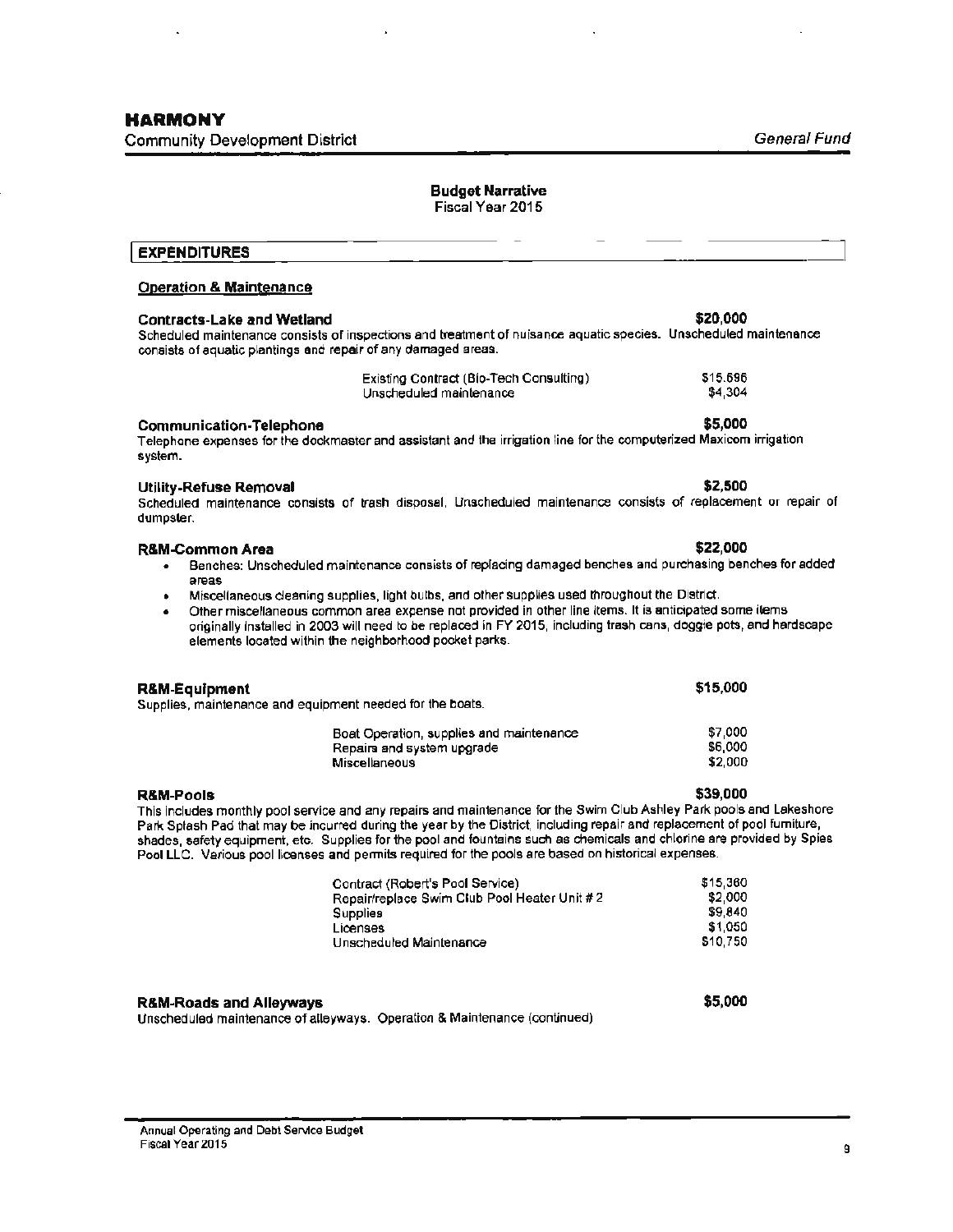### **Budget Narrative**

Fiscal Year 2015

# I **EXPENDITURES**

#### **Operation & Maintenance** (continued)

#### **R&M-Sidewalks \$6,000**

Unscheduled maintenance consists of grinding uneven areas and replacement of concrete sidewalk. Pressure washing areas within the District as needed.

#### **R&M-Parks and Facilities \$8,500**

#### Maintenance or repairs to the basketball courts and athletic fields, cleaning of basketball court, dog parks and all miscellaneous park areas.

| Lakeshore Park           | \$6,500 |
|--------------------------|---------|
| Dog Parks                | \$1,000 |
| Miscellaneous Park Areas | \$1.000 |

#### **R&M-Hardscape Maintenance \$5,000**

#### Scheduled maintenance consists of pressure washing PVC fencing, bridges, and pavilions, restrooms and other Hardscape. Unscheduled maintenance consists of repairs and replacement of damaged areas, including columns.

#### **Misc-Contingency \$8,000**

#### The fiscal year contingency represents the potential excess of unscheduled maintenance expenses not included in budget categories or not anticipated in specific line items.

#### **Misc-Security Enhancement**  $\bullet$  **\$4,200**

#### Represents costs to update and improve security within the District. (Gates, camera's etc.) Unscheduled maintenance; includes repair or replacement of damaged cameras and any required upgrades.

#### **Capital-Outlay**

#### The District will replace existing equipment or purchase new equipment for District facilities

#### **Capital-Vehicle**

The District will replace existing utility vehicle for District facilities

## \$6,500 \$1 ,000

## **\$15,000**

## **\$9,200**

Annual Operatiny and 0ebt Service Budget Fiscal Year 2015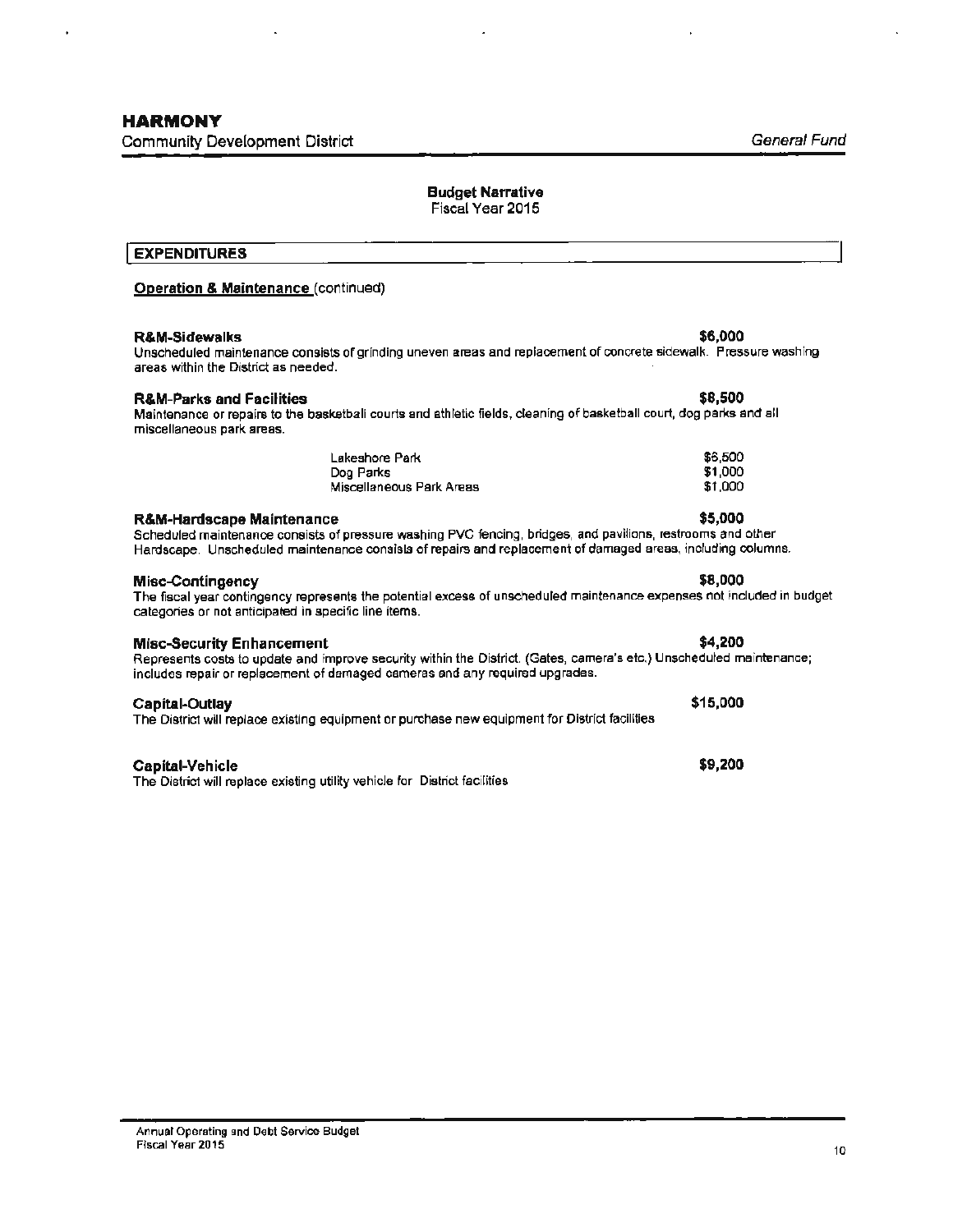# **Harmony**

 $\sim$   $\sim$ 

 $\mathcal{A}$ 

 $\sim 10^7$ 

 $\sim$ 

Community Development District

# **Debt Service Budgets**

Fiscal Year 2015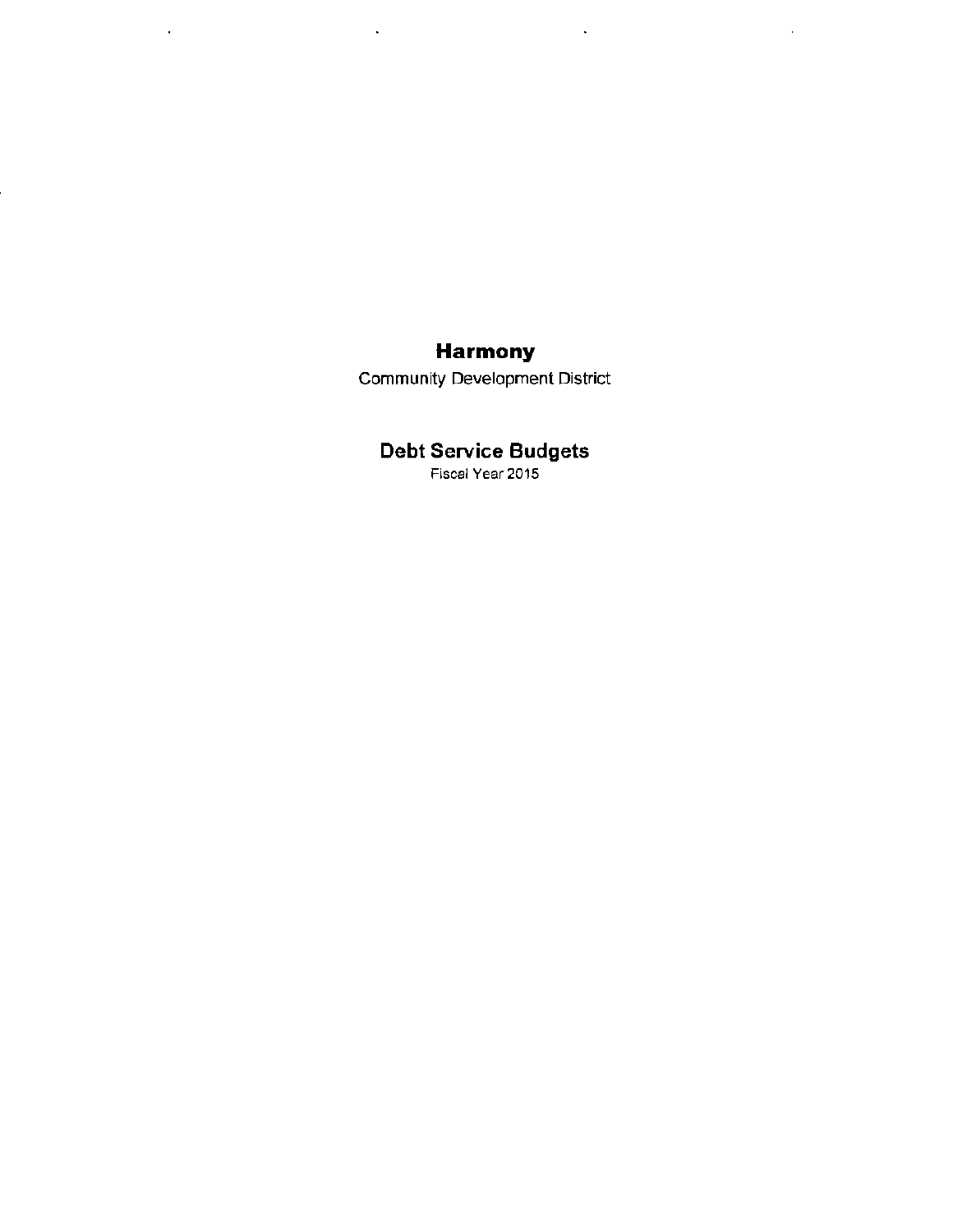l.

 $\ddot{\phantom{a}}$ 

l.

## **Summary of Revenues, Expenditures and Changes in** Fund **Balances**  Fiscal Year 2015 Modified Tentative Budget

J.

| <b>ACCOUNT DESCRIPTION</b>            | <b>ACTUAL</b><br>FY 2013 | <b>ADOPTED</b><br><b>BUDGET</b><br>FY 2014 | <b>ACTUAL</b><br>THRU<br><b>MAY-2014</b> | <b>PROJECTED</b><br>JUN-<br>SEP-2014 | <b>TOTAL</b><br><b>PROJECTED</b><br>FY 2014 | <b>ANNUAL</b><br><b>BUDGET</b><br>FY 2015 |  |
|---------------------------------------|--------------------------|--------------------------------------------|------------------------------------------|--------------------------------------|---------------------------------------------|-------------------------------------------|--|
| <b>REVENUES</b>                       |                          |                                            |                                          |                                      |                                             |                                           |  |
| Interest - Investments                | \$<br>907                | \$<br>500                                  | \$<br>697                                | S.<br>349                            | 3<br>1.046                                  | 500<br>£                                  |  |
| Special Assmnts- Tax Collector        | 1,049.537                | 1,049,673                                  | 1,007,091                                | 42.782                               | 1,049,873                                   | 1,234,825                                 |  |
| Special Assmnts- Other                | 16,374                   |                                            |                                          |                                      |                                             |                                           |  |
| Special Assmnts- Prepayment           | 75,973                   |                                            | 10,527                                   |                                      | 10,527                                      |                                           |  |
| Special Assmnts- CDD Collected        | 439,182                  | 439,551                                    | 439,551                                  |                                      | 439,551                                     | 261,042                                   |  |
| Special Assmnta-Oiscounts             | (22, 119)                | (41,994)                                   | (28, 277)                                |                                      | (28, 277)                                   | (49, 393)                                 |  |
| <b>TOTAL REVENUES</b>                 | 1,559,854                | 1,447,930                                  | 1,429,569                                | 43,131                               | 1,472,720                                   | 1,466,974                                 |  |
| <b>EXPENDITURES</b>                   |                          |                                            |                                          |                                      |                                             |                                           |  |
| Administrative                        |                          |                                            |                                          |                                      |                                             |                                           |  |
| <b>Misc-Assessmnt Collection Cost</b> | 14,057                   | 20.997                                     | 19,576                                   | 856                                  | 20.432                                      | 24,697                                    |  |
| Total Administrative                  | 14,057                   | 20,997                                     | 19,576                                   | 656                                  | 20,432                                      | 24,697                                    |  |
| <b>Debt Service</b>                   |                          |                                            |                                          |                                      |                                             |                                           |  |
| <b>Principal Debt Retirement</b>      | 350,000                  | 375,000                                    | 375,000                                  |                                      | 375,000                                     | 400,000                                   |  |
| Principal Prepayments                 | 20,000                   |                                            | 85,000                                   |                                      | 85,000                                      |                                           |  |
| Interest Expense                      | 1,071,913                | 1,045,813                                  | 1,043,094                                | ٠                                    | 1,043,094                                   | 1,012,463                                 |  |
| <b>Total Debt Service</b>             | 1,441,913                | 1,420,813                                  | 1,503,094                                | $\overline{\phantom{a}}$             | 1,503,094                                   | 1,412,463                                 |  |
| <b>TOTAL EXPENDITURES</b>             | 1,455,970                | 1,441,810                                  | 1,522,670                                | 856                                  | 1,523,526                                   | 1,437,160                                 |  |
| Excess (deficiency) of revenues       |                          |                                            |                                          |                                      |                                             |                                           |  |
| Over (under) expenditures             | 103,864                  | 6,120                                      | (93,061)                                 | 42,275                               | (50,806)                                    | 29,814                                    |  |
| <b>OTHER FINANCING SOURCES (USES)</b> |                          |                                            |                                          |                                      |                                             |                                           |  |
| Contribution to (Use of) Fund Balance |                          | 6,120                                      |                                          |                                      |                                             | 29,814                                    |  |
| <b>TOTAL OTHER SOURCES (USES)</b>     | ٠                        | 6,120                                      | ٠                                        | $\bullet$                            | ٠                                           | 29,814                                    |  |
| Net change in fund balance            | 103,884                  | 6,120                                      | (93, 081)                                | 42,275                               | (50,606)                                    | 29,814                                    |  |
| <b>FUND BALANCE, BEGINNING</b>        | 1,764,647                | 1,868,531                                  | 1,868,531                                | ٠                                    | 1,868,531                                   | 1,817,725                                 |  |
| <b>FUND BALANCE, ENDING</b>           | \$1,868,531              | \$1.674.651                                | \$1,775,450                              | 42.275<br>s                          | \$1,817,725                                 | \$1.847.539                               |  |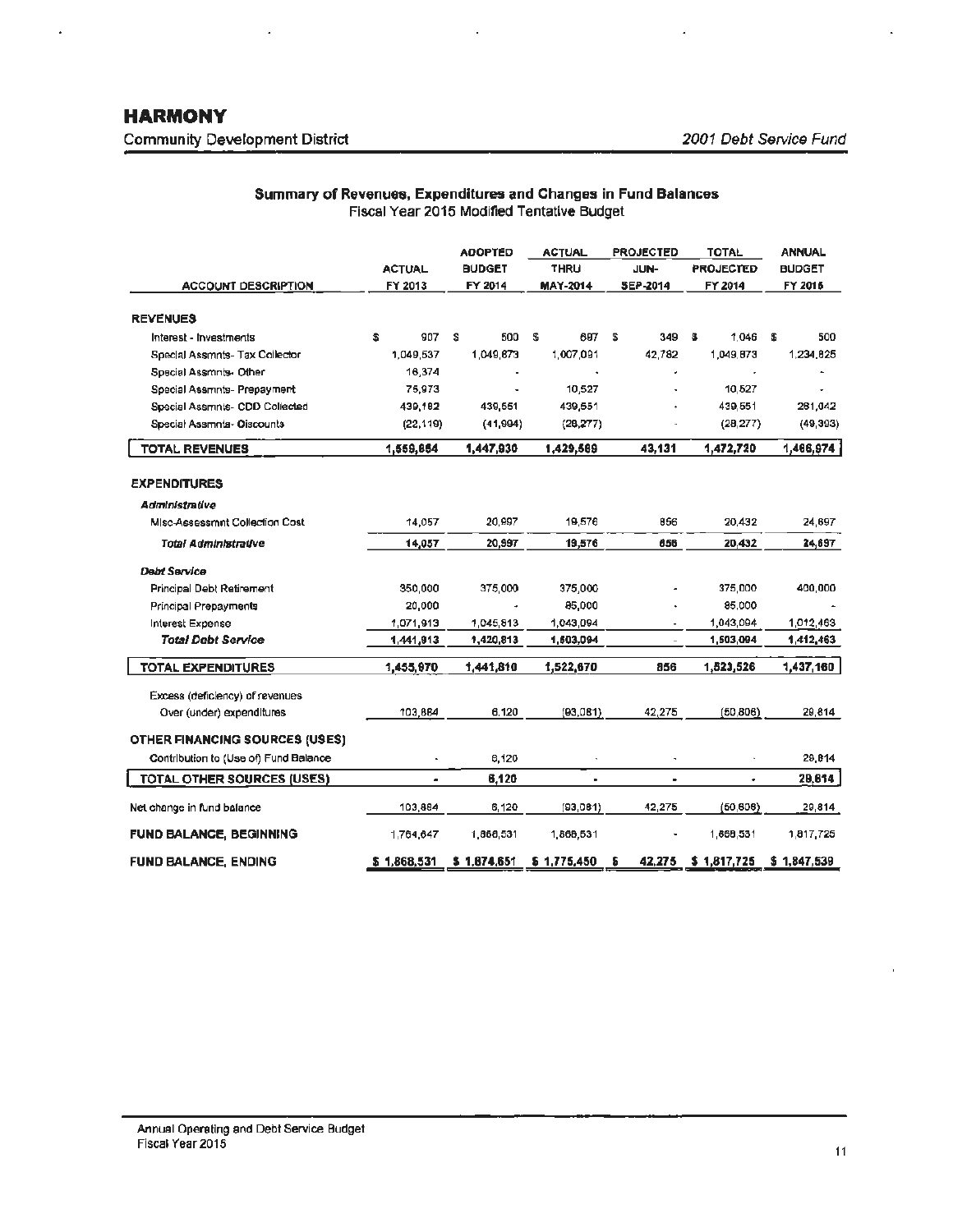# **HARMONY**

 $\epsilon$ 

Community Development District

ţ.

| Period    |                             |               |                 | Coupon |                 | <b>Annual Debt</b> |
|-----------|-----------------------------|---------------|-----------------|--------|-----------------|--------------------|
| Ending    |                             |               | Principal       | Rate   | Interest        | Service            |
|           |                             |               |                 |        |                 |                    |
| 11/1/2014 | $\overline{\boldsymbol{s}}$ | 13,965,000.00 |                 | 7.250% | \$506,231.25    |                    |
| 5/1/2015  | \$                          | 13,965,000.00 | \$400,000.00    | 7.250% | \$506,231.25    | \$1,412,462.50     |
| 11/1/2015 | \$                          | 13,565,000.00 |                 | 7.250% | \$491,731.25    |                    |
| 5/1/2016  | \$                          | 13,565,000.00 | \$430,000,00    | 7.250% | \$491,731.25    | \$1,413,462.50     |
| 11/1/2016 | \$                          | 13,135,000.00 |                 | 7.250% | \$476,143.75    |                    |
| 5/1/2017  | \$                          | 13,135,000.00 | \$460,000.00    | 7.250% | \$476,143.75    | \$1,412,287.50     |
| 11/1/2017 | \$                          | 12,675,000.00 |                 | 7.250% | \$459,466.75    |                    |
| 5/1/2018  | \$                          | 12,675,000,00 | \$495,000.00    | 7.250% | \$459,468.75    | \$1,413,937.50     |
| 11/1/2018 | \$                          | 12,180,000.00 |                 | 7.250% | \$441,525.00    |                    |
| 5/1/2019  | \$                          | 12,180,000.00 | \$530,000.00    | 7.250% | \$441,525.00    | \$1,413,050.00     |
| 11/1/2019 | \$                          | 11,650,000,00 |                 | 7.250% | \$422,312.50    |                    |
| 5/1/2020  | \$                          | 11,650,000.00 | \$570,000.00    | 7.250% | \$422,312.50    | \$1,414,625.00     |
| 11/1/2020 | \$                          | 11,080,000.00 |                 | 7.250% | \$401,650.00    |                    |
| 5/1/2021  | \$                          | 11,080,000.00 | \$610,000.00    | 7.250% | \$401,650.00    | \$1,413,300.00     |
| 11/1/2021 | \$                          | 10,470,000.00 |                 | 7.250% | \$379,537.50    |                    |
| 5/1/2022  | \$                          | 10,470,000.00 | \$655,000.00    | 7.250% | \$379,537.50    | \$1,414,075.00     |
| 11/1/2022 | \$                          | 9,815,000.00  |                 | 7.250% | \$355,793,75    |                    |
| 5/1/2023  | \$                          | 9,615,000.00  | \$700,000.00    | 7.250% | \$355,793.75    | \$1,411,587.50     |
| 11/1/2023 | \$                          | 9,115,000.00  |                 | 7.250% | \$330,418.75    |                    |
| 5/1/2024  | \$                          | 9,115,000.00  | \$755,000.00    | 7.250% | \$330,418.75    | \$1,415,837.50     |
| 11/1/2024 | \$                          | 8,360,000.00  |                 | 7.250% | \$303,050.00    |                    |
| 5/1/2025  | \$                          | 8,360,000.00  | \$810,000.00    | 7.250% | \$303,050.00    | \$1,416,100.00     |
| 11/1/2025 | \$                          | 7,550,000.00  |                 | 7.250% | \$273,687.50    |                    |
| 5/1/2026  | \$                          | 7,550,000.00  | \$865,000.00    | 7.250% | \$273,687.50    | \$1,412,375.00     |
| 11/1/2026 | \$                          | 6,685,000.00  |                 | 7.250% | \$242,331.25    |                    |
| 5/1/2027  | \$                          | 6,685,000.00  | \$930,000.00    | 7.250% | \$242,331.25    | \$1,414,662.50     |
| 11/1/2027 | \$                          | 5,755,000.00  |                 | 7.250% | \$208,618.75    |                    |
| 5/1/2028  | \$                          | 5,755,000.00  | \$1,000,000.00  | 7.250% | \$208,616.75    | \$1,417,237.50     |
| 11/1/2028 | \$                          | 4,755,000.00  |                 | 7.250% | \$172,368.75    |                    |
| 5/1/2029  | \$                          | 4,755,000.00  | \$1,070,000.00  | 7.250% | \$172.368.75    | \$1,414,737.50     |
| 11/1/2029 | 5                           | 3,685,000.00  |                 | 7.250% | \$133,561.25    |                    |
| 5/1/2030  | \$                          | 3,685,000.00  | \$1,145,000.00  | 7.250% | \$133,581.25    | \$1,412,162.50     |
| 11/1/2030 | \$                          | 2,540,000.00  |                 | 7.250% | \$92,075.00     |                    |
| 5/1/2031  | \$                          | 2,540,000.00  | \$1,230,000.00  | 7,250% | \$92,075.00     | \$1,414,150.00     |
| 11/1/2031 | \$                          | 1,310,000.00  |                 | 7.250% | \$47,487.50     |                    |
| 5/1/2032  | \$                          | 1,310,000.00  | \$1,320,000.00  | 7.250% | \$47,467.50     | \$1,414,975.00     |
|           | \$                          | (10,000.00)   |                 |        |                 |                    |
| Total     |                             |               | \$13,975,000.00 |        | \$11,476.025.00 |                    |

## **AMORTIZATION SCHEDULE**

 $\bar{r}$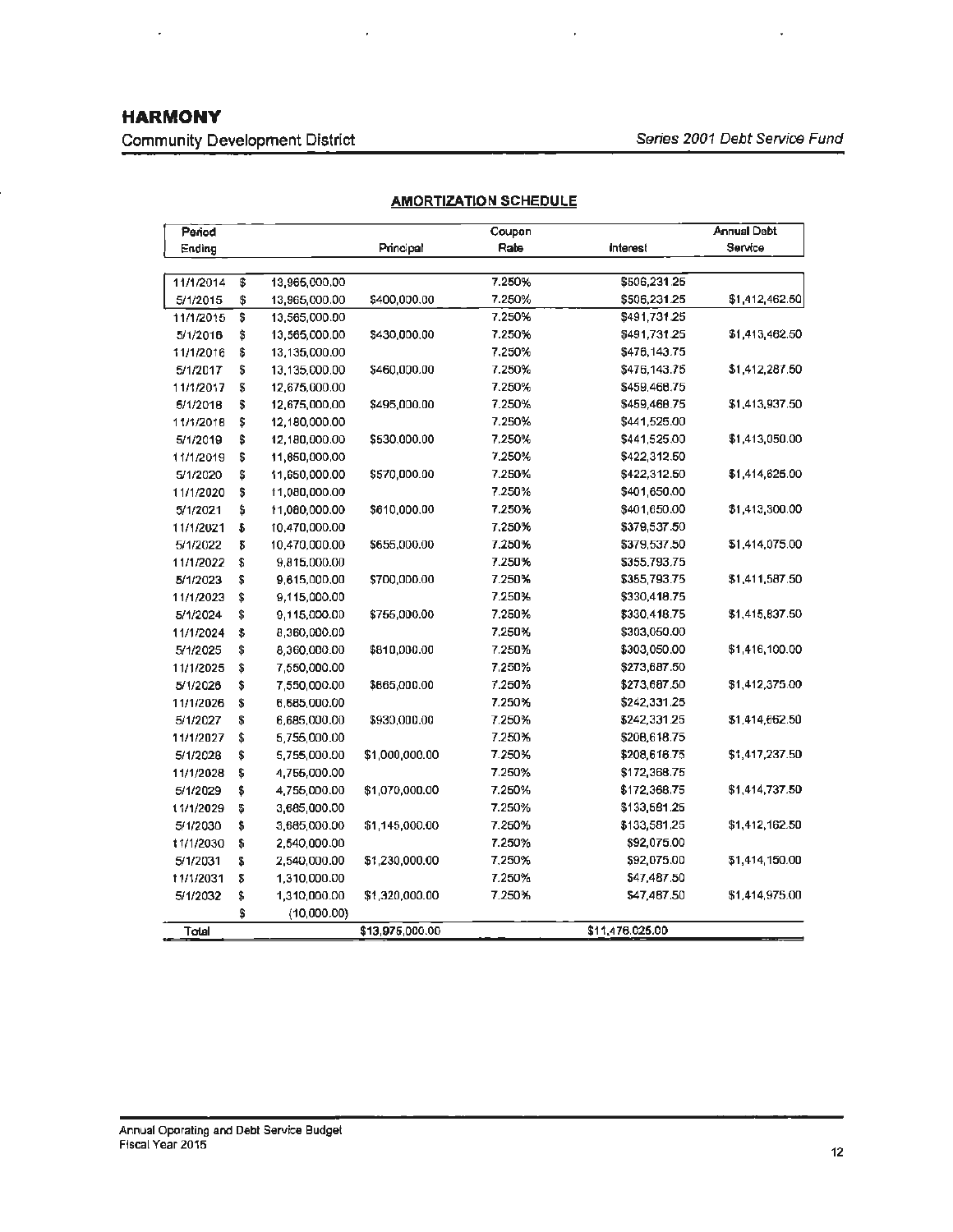l,

Ŷ.

t,

 $\mathbf{r}$ 

## **Summary of Revenues, Expenditures and Changes in** Fund **Balances**  Fiscal Year 2015 Modified Tentative Budget

 $\overline{\phantom{a}}$ 

| <b>ACCOUNT DESCRIPTION</b>            | <b>ACTUAL</b><br>FY 2013 | <b>ADOPTED</b><br><b>BUDGET</b><br>FY 2014 | <b>ACTUAL</b><br><b>THRU</b><br><b>MAY-2014</b> | <b>PROJECTED</b><br>JUN-<br><b>SEP-2014</b> | <b>TOTAL</b><br><b>PROJECTED</b><br>FY 2014 | <b>ANNUAL</b><br><b>BUDGET</b><br>FY 2015 |  |  |
|---------------------------------------|--------------------------|--------------------------------------------|-------------------------------------------------|---------------------------------------------|---------------------------------------------|-------------------------------------------|--|--|
| <b>REVENUES</b>                       |                          |                                            |                                                 |                                             |                                             |                                           |  |  |
| Interest - Investments                | 2<br>364                 | 100<br>\$                                  | £.<br>319                                       | 160<br>s                                    | 479<br>S                                    | 100<br>s                                  |  |  |
| Net Incr (Decr) In FMV-Invest         |                          |                                            |                                                 |                                             |                                             |                                           |  |  |
| Special Assmnts- Tax Collector        |                          |                                            |                                                 |                                             |                                             | 365,975                                   |  |  |
| Special Assmnta- CDD Collected        | 1,219,938                | 1,221,130                                  | 720.645                                         | 500.485                                     | 1,221,130                                   | 873,288                                   |  |  |
| Special Assmnts- Discounts            |                          |                                            |                                                 | ٠                                           |                                             | (14, 639)                                 |  |  |
| <b>TOTAL REVENUES</b>                 | 1,220,302                | 1,221,230                                  | 720,964                                         | 500,845                                     | 1,221,609                                   | 1,224,724                                 |  |  |
| <b>EXPENDITURES</b>                   |                          |                                            |                                                 |                                             |                                             |                                           |  |  |
| Administrative                        |                          |                                            |                                                 |                                             |                                             |                                           |  |  |
| Misc-Assessmnt Collection Cost        |                          |                                            |                                                 |                                             |                                             | 7,320                                     |  |  |
| Total Administrative                  | ٠                        | ۰                                          | $\bullet$                                       | ٠                                           |                                             | 7,320                                     |  |  |
| <b>Debt Service</b>                   |                          |                                            |                                                 |                                             |                                             |                                           |  |  |
| Principal Debt Retirement             | 255,000                  | 275,000                                    | 275,000                                         |                                             | 275,000                                     | 290,000                                   |  |  |
| Interest Expense                      | 968,963                  | 951.750                                    | 951,750                                         |                                             | 951,750                                     | 933,186                                   |  |  |
| <b>Total Debt Service</b>             | 1,223,963                | 1,226,750                                  | 1,226,750                                       | ٠                                           | 1,226,750                                   | 1,223,188                                 |  |  |
| <b>TOTAL EXPENDITURES</b>             | 1,223,963                | 1,226,750                                  | 1,226,750                                       | $\tilde{\phantom{a}}$                       | 1,226,750                                   | 1,230,508                                 |  |  |
| Excess (deficiency) of revenues       |                          |                                            |                                                 |                                             |                                             |                                           |  |  |
| Over (under) expenditures             | (3,661)                  | (5,520)                                    | (505, 786)                                      | 500,645                                     | (5, 142)                                    | (5, 784)                                  |  |  |
| <b>OTHER FINANCING SOURCES (USES)</b> |                          |                                            |                                                 |                                             |                                             |                                           |  |  |
| Contribution to (Use of) Fund Balance |                          | (5,520)                                    |                                                 |                                             |                                             | (5,784)                                   |  |  |
| TOTAL OTHER SOURCES (USES)            |                          | (5,520)                                    | ٠                                               |                                             |                                             | (5, 764)                                  |  |  |
| Net change in fund balance            | (3,681)                  | (5, 520)                                   | (505, 786)                                      | 500,645                                     | (5, 142)                                    | (6.784)                                   |  |  |
| <b>FUND BALANCE, BEGINNING</b>        | 1,369,850                | 1,366,189                                  | 1,366,189                                       | ۰                                           | 1,366,189                                   | 1,361,048                                 |  |  |
| <b>FUND BALANCE, ENDING</b>           | \$1,366,189              | \$1,360,669                                | 860.403<br>5                                    | s                                           | 500.645 \$ 1,361,048                        | \$1,355,264                               |  |  |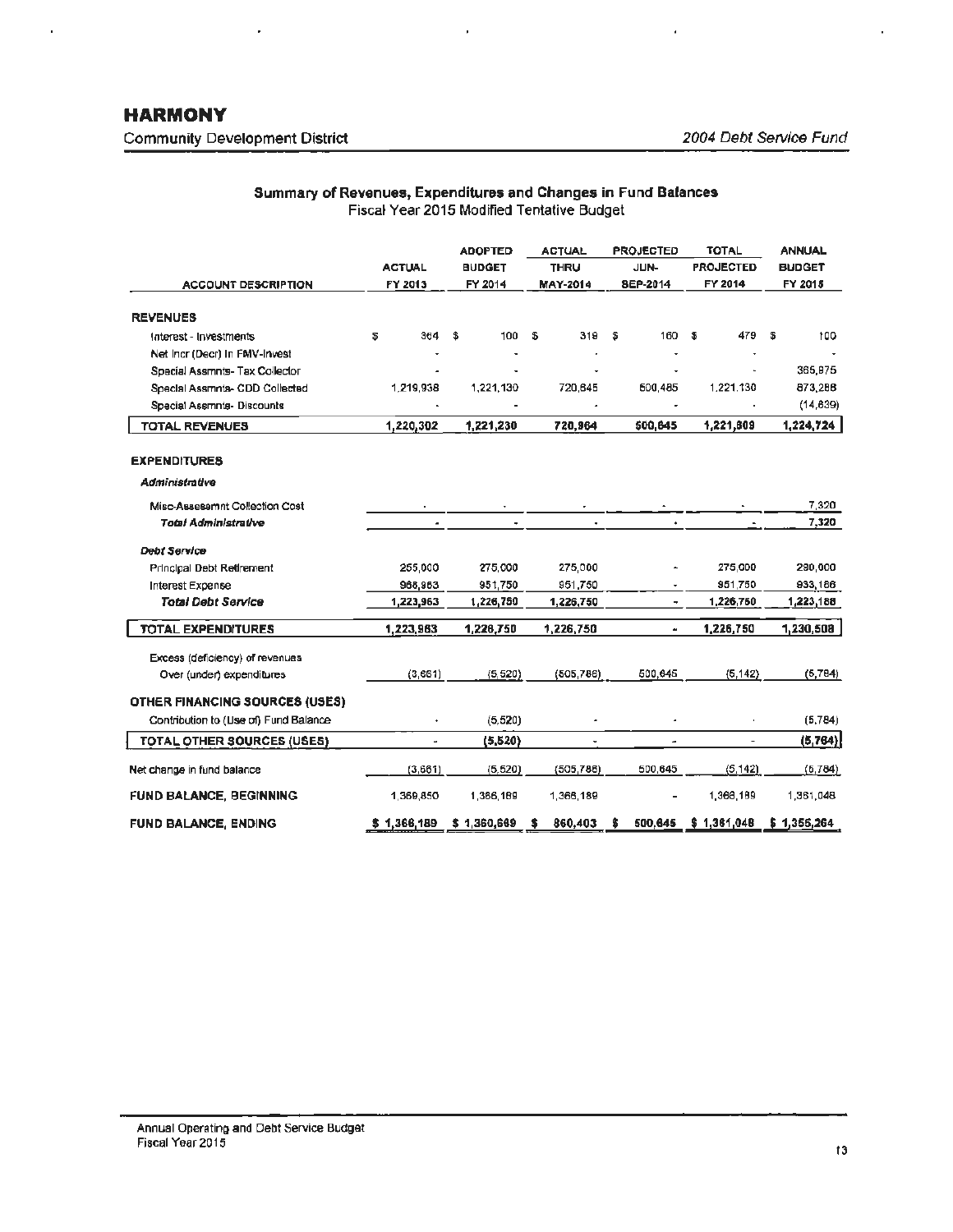# **HARMONY**

 $\ddot{\phantom{a}}$ 

Community Development District

 $\overline{1}$ 

 $\cdot$ 

| DATE                  |          | <b>BALANCE</b>           | RATE           |          | <b>PRINCIPAL</b> |          | <b>INTEREST</b>          |    | <b>TOTAL</b>  |
|-----------------------|----------|--------------------------|----------------|----------|------------------|----------|--------------------------|----|---------------|
|                       |          |                          | 6.75%          |          |                  | \$       | 466,593.75               |    |               |
| 11/1/2014<br>5/1/2015 | \$<br>\$ | 13,825,000<br>13,825,000 | 6.75%          | \$<br>\$ | 290,000.00       | \$       | 466,593.75               | \$ | 1,223,187.50  |
| 11/1/2015             | \$       | 13,535,000               | 6.75%          | \$       |                  | \$       | 456,806.25               |    |               |
| 5/1/2018              | \$       | 13,535,000               | 6.75%          | S        | 310,000.00       | \$       | 456,806.25               | \$ | 1,223,612.50  |
| 11/1/2016             | \$       | 13,225,000               | 6.75%          | \$       |                  | \$       | 446,343.75               |    |               |
| 5/1/2017              | \$       | 13,225,000               | 6.75%          | \$       | 330,000.00       | \$       | 446,343.75               | \$ | 1,222,687.50  |
| 11/1/2017             | \$       | 12,895,000               | 6.75%          | s        |                  | \$       | 435,206.25               |    |               |
| 5/1/2016              | \$       | 12,895,000               | 6.75%          | \$       | 355,000.00       | \$       | 435,206.25               | \$ | 1,225,412.50  |
| 11/1/2018             | \$       | 12,540,000               | 6.75%          | \$       |                  | \$       | 423,225.00               |    |               |
| 5/1/2019              | \$       | 12,540,000               | 6.75%          | \$       | 380,000.00       | \$       | 423,225.00               | \$ | 1,226,450.00  |
| 11/1/2019             | \$       | 12,160,000               | 6.75%          | \$       |                  | \$       | 410,400.00               |    |               |
| 5/1/2020              | \$       | 12,160,000               | 6.75%          | \$       | 405,000.00       | \$       | 410,400.00               | \$ | 1,225,800.00  |
| 11/1/2020             | \$       | 11,755,000               | 6.75%          | \$       |                  | \$       | 396,731.25               |    |               |
| 5/1/2021              | \$       | 11,755,000               | 6.75%          | \$       | 435,000.00       | \$       | 396,731.25               | \$ | 1,228,462.50  |
| 11/1/2021             | \$       | 11,320,000               | 6.75%          | \$       |                  | \$       | 382,050.00               |    |               |
| 5/1/2022              | \$       | 11,320,000               | 6.75%          | \$       | 460,000.00       | \$       | 382,050.00               | \$ | 1,224,100.00  |
| 11/1/2022             | \$       | 10,860,000               | 6.75%          | \$       |                  | \$       | 366,525.00               |    |               |
| 5/1/2023              | \$       | 10,860,000               | 6.75%          | \$       | 495,000.00       | s        | 366,525.00               | \$ | 1,228,050,00  |
| 11/1/2023             | \$       | 10.365.000               | 6.75%          | \$       |                  | Ś        | 349,818.75               |    |               |
| 5/1/2024              | \$       | 10,365,000               | 6.75%          | \$       | 525,000.00       | \$       | 349,818.75               | \$ | 1,224,637.50  |
| 11/1/2024             | \$       | 9,840,000                | 6.75%          | \$       |                  | \$       | 332,100.00               |    |               |
| 5/1/2025              | \$       | 9,840,000                | 6.75%          | \$       | 560,000.00       | \$       | 332,100.00               | \$ | 1,224,200.00  |
| 11/1/2025             | \$       | 9,280,000                | 6.75%          | \$       |                  | \$       | 313,200.00               |    |               |
| 5/1/2026              | \$       | 9,280,000                | 6.75%          | \$       | 595,000,00       | \$       | 313,200.00               | \$ | 1,221,400.00  |
| 11/1/2026             | \$       | 8,685,000                | 6.75%          | \$       |                  | \$       | 293,116.75               |    |               |
| 5/1/2027              | \$       | 8,685,000                | 0.75%          | \$       | 635,000.00       | \$       | 293,118.75               | \$ | 1,221,237.50  |
| 11/1/2027             | \$       | 6,050,000                | 8.75%          | \$       |                  | \$       | 271,687.50               |    |               |
| 5/1/2028              | \$       | 8,050,000                | 6.75%          | \$       | 680,000.00       | \$       | 271,687.50               | \$ | 1,223,375.00  |
| 11/1/2028             | \$       | 7,370,000                | 6.75%          | \$       |                  | \$       | 248,737.50               |    |               |
| 5/1/2029              | \$       | 7,370,000                | 6.75%          | \$       | 730,000.00       | \$       | 248,737.50               | \$ | 1,227,475.00  |
| 11/1/2029             | \$       | 6,640,000                | 6.75%          | \$       |                  | \$       | 224,100.00               |    |               |
| 5/1/2030              | \$       | 6,640,000                | 0.75%          | \$       | 775,000.00       | \$       | 224,100.00               | \$ | 1,223,200.00  |
| 11/1/2030             | \$       | 5,865,000                | 6.75%          | \$       |                  | \$       | 197,943.75               |    |               |
| 5/1/2031              | \$       | 5,865,000                | 0.75%          | \$       | 825,000.00       | \$       | 197,943.75               | \$ | 1,220,887.50  |
| 11/1/2031             | \$       | 5,040,000                | 6.75%          | \$       |                  | \$       | 170,100.00               |    |               |
| 5/1/2032              | \$       | 5,040,000                | 6.75%          | \$       | 880,000.00       | s        | 170,100.00               | 5  | 1,220,200.00  |
| 11/1/2032             | \$       | 4,160,000                | 0.75%          | \$       |                  | \$       | 140,400.00               |    | 1,220,800.00  |
| 5/1/2033              | \$       | 4,160,000                | 6.75%          | \$       | 940,000.00       | \$       | 140,400.00<br>108,675.00 |    |               |
| 11/1/2033             | \$       | 3,220,000                | 6.75%          | \$       | 1,000,000.00     | \$<br>\$ | 108,675.00               | \$ | 1,217,350.00  |
| 5/1/2034              | \$       | 3,220,000                | 6.75%<br>6.75% | \$       |                  | s        | 74,925.00                |    |               |
| 11/1/2034<br>5/1/2035 | \$<br>\$ | 2,220,000<br>2,220,000   | 6.75%          | \$<br>\$ | 1,070,000.00     | \$       | 74,925.00                | \$ | 1,219,850.00  |
| 11/1/2035             | \$       | 1,150,000                | 6.75%          | \$       |                  | s        | 36,812.50                |    |               |
| 5/1/2036              | \$       | 1,150,000                | 0.75%          | \$       | 1,150,000.00     | \$       | 38,812.50                | \$ | 1,227,625,00  |
|                       |          |                          |                | \$       | 13,625,000.00    | \$       | 13,095,000.00            | \$ | 26,920,000.00 |
|                       |          |                          |                |          |                  |          |                          |    |               |

## **AMORTIZATION** SCHEDULE

k.

Annual Operating and Debt Service Budget Fiscal Year 2015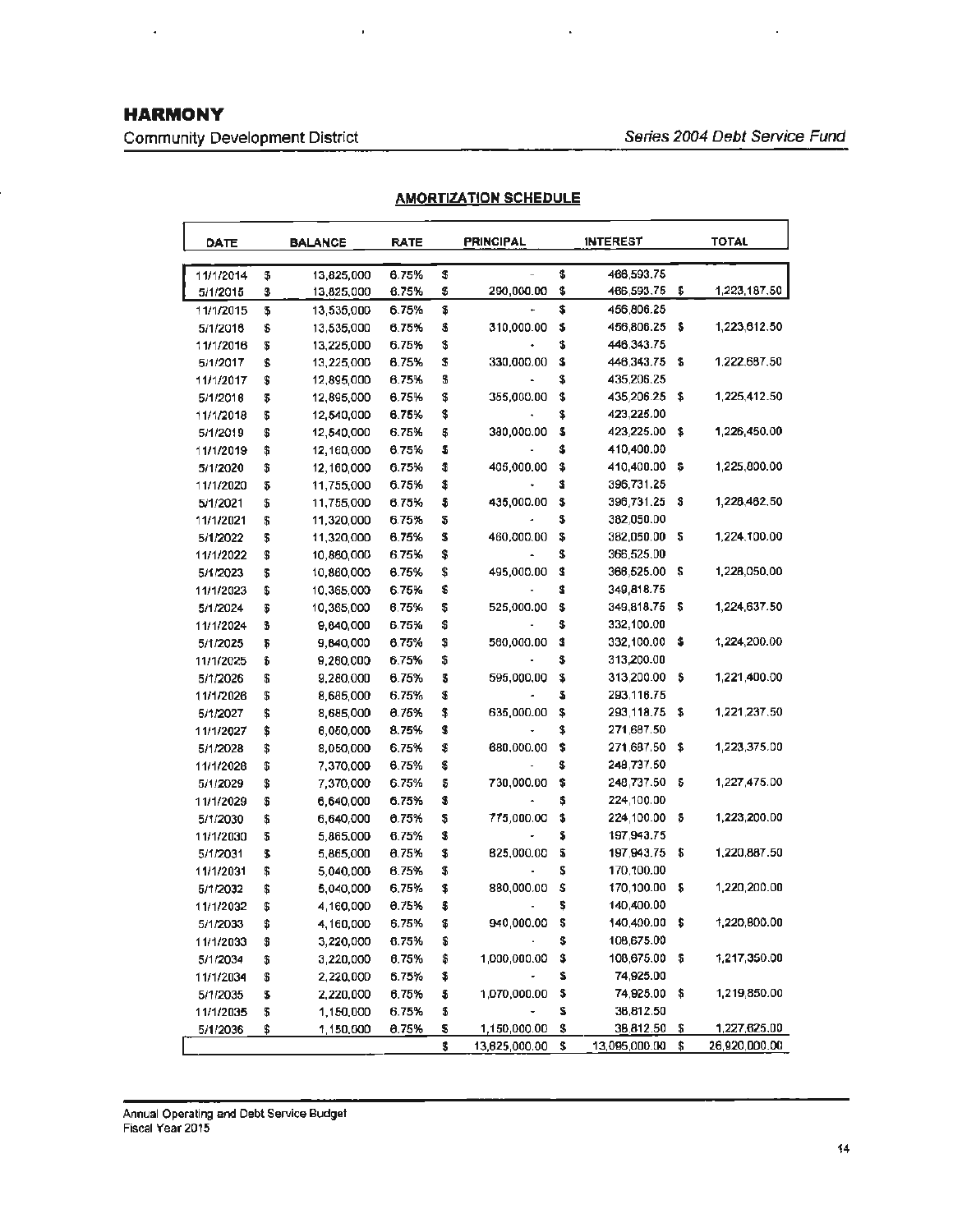# **Budget Narrative**

Fiscal Year 2015

#### **REVENUES**

#### **Interest-Investments**

The District earns interest income on its trust accounts with US Bank.

#### **Special Assessments-Tax Collector**

The District will levy a Non-Ad Valorem assessment on all the assessable property within the District in order to pay for the debt service expenditures during the Fiscal Year. The collection will be provided by the Tax Collector pursuant to Section 197 .3632, Florida Statutes, which is the Uniform Collection Methodology.

#### **Special Assessment** - **COD Collected (Maintenance)**

The District will collect a Non-Ad Valorem assessment on all the un-platted parcels within the District in support of the overall fiscal year budget.

#### **Special Assessments-Discounts**

Per Seclion 197.162, Florida Statutes, discounts are allowed for early payment of assessments only when collected by the Tax Collector. The budgeted amount for the fiscal year is calculated at 4% of the anticipated Non-Ad Valorem assessments.

#### **EXPENDITURES**

#### **Administrative**

#### **Miscellaneous-Assessment Collection Cost**

The District reimburses the Osceola Tax Collector for necessary administrative costs. Per the Florida Statutes, administrative costs shall include, but not be limited to, those costs associated with personnel, forms, supplies, data processing, computer equipment, postage, and programming. The District also compensates the Tax Collector for the actual cost of collection or 2% on the amount of special assessments collected and remitted, whichever is greater. The FY2015 budget for collection costs was based on a maximum of 2% of the anticipated assessment collections.

#### **Principal Debt Retirement**

The District pays regular principal payments annually in order to pay down/retire the debt service.

#### **Interest Expense**

The District pays interest expense on the debt service bonds twice a year.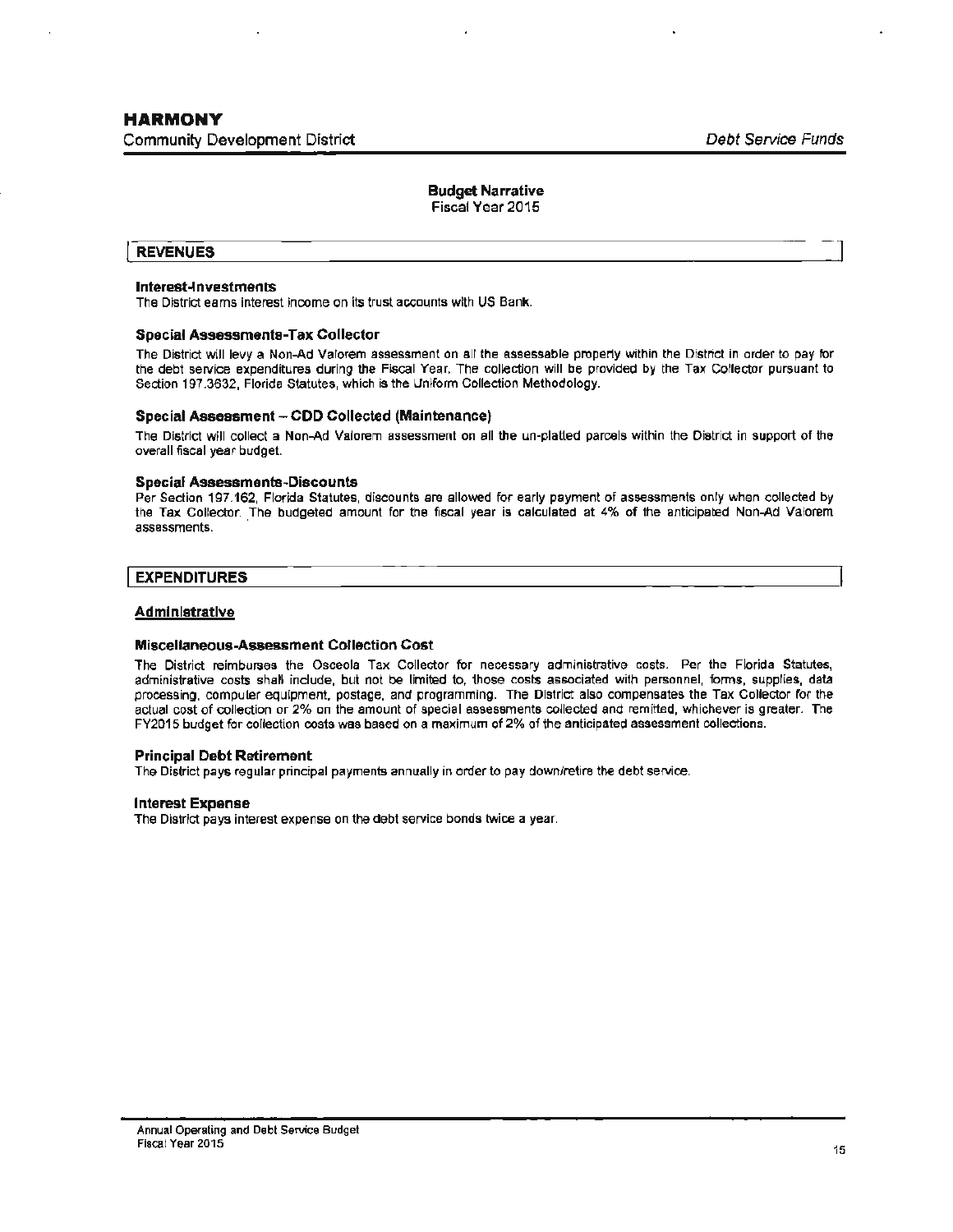# **Harmony**

 $\sim 100$ 

 $\sim 10^7$ 

 $\sim 10$ 

 $\mathcal{L}^{\pm}$ 

Community Development District

# **Supporting Budget Schedules**

Fiscal Year 2015